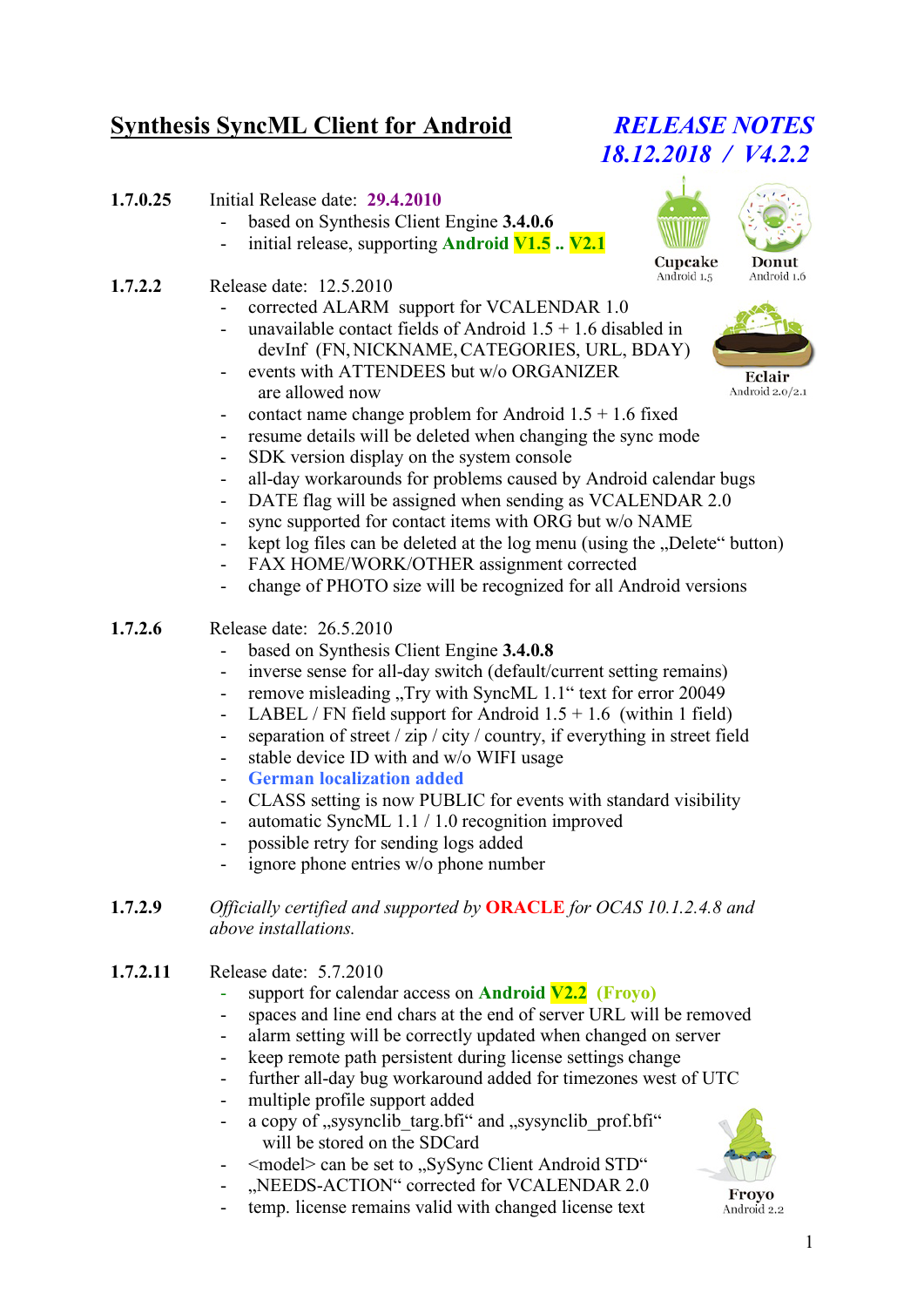- **1.7.2.12** Release date: 8.7.2010
	- based on Synthesis Client Engine **3.4.0.10**
	- invalid temporary license problem fixed
- **1.7.2.19** Release date: 5.8.2010
	- based on Synthesis Client Engine **3.4.0.11**
	- new calendar accounts can be created now
	- read-only accounts are greyed-out now
	- kept logs SDcard copy bug fixed
	- About www.synthesis.ch is now an active link
	- update checker for new release versions introduced
	- e-mail w/o flag will be stored on Android 1.5+1.6
	- specific (invisible) contacts accounts added for some Android devices (HTC Desire / Samsung Galaxy / Droid-X)
	- out of memory problem for log files fixed
	- some not displayed alarms are visible now
	- alarm offset problem in VCALENDAR 2.0 fixed
	- beta code for SMS sync added
	- display count for every 10th item makes sync faster
	- internal phonebook can now be accessed separately
	- categories for contacts no longer available
	- number of attendees is now limited to 32
	- calendar is considering delete flag for Android 2.2

#### **1.8.0.4** Release date: 25.8.2010

- based on Synthesis Client Engine **3.4.0.13**, **SDK version changed to 1.8.0**
	- use of **new certificate**: **deinstallation of the previous version is required**
- SyncML encoding is now always WBXML
- problem with invisible active accounts fixed
- duplicate attendees will no longer be changed to  $\langle$ unknown $\rangle$
- maximum number of attendees is no longer limited (again)
- organizer w/o email will be set to <unknown>
- provisioning support for Synchronica added
- organizer/attendees can be suppressed and will not be sent to sync server (due to a problem with the eGW server)
- **number of items** will be shown (on main screen and per account)
- newline(s) within the license text no longer cause problems
- Android device prevented from sleeping during the whole sync session
- log display will show the duration of the sync sessions now
- changed start/end time of events always recognized now
- checker for invalid/expired licenses at the main screen

#### **1.8.0.22** Release date: 12.10.2010

- based on Synthesis Client Engine **3.4.0.15**
- **PRO version** with **timed** sync support is now available
- faster "Reload Device" for contact datastores implemented
- Http Auth support added / userAgent contains now valid information
- local timezone adaption for VCALENDAR 1.0
- per datastore errors are now correctly displayed on the log screen
- creating calendar accounts works now for Android 2.1 as well
- incomplete server settings: dialog added at the main screen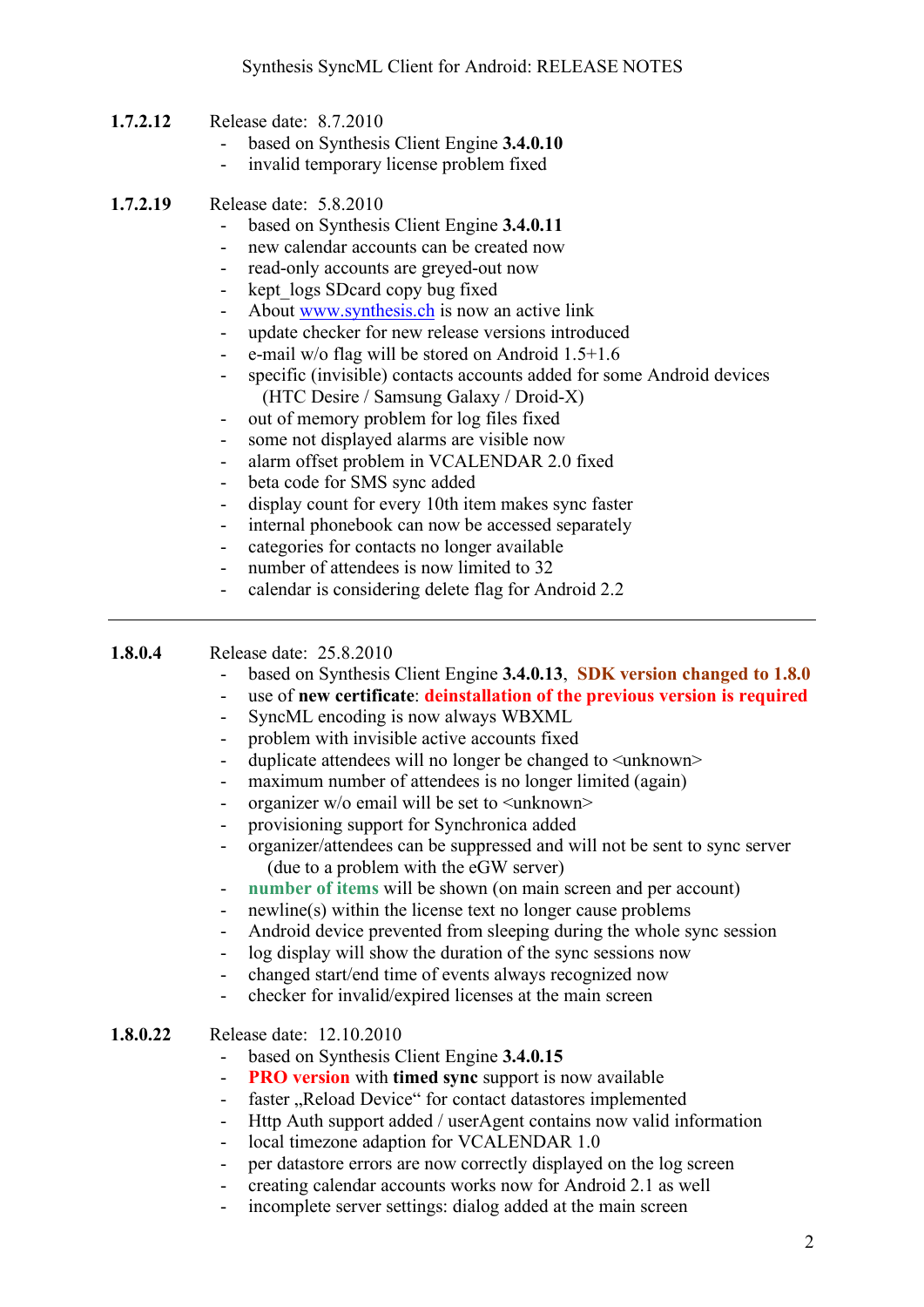- The Android calendar application was not any more able to display create calendars when using the Android Client V1.8.0.4. This is fixed now.
- use <displayName> instead <name> for calendars, this gives clearer names (instead id=X) on some Android devices like the HTC Desire
- internal phonebook will not be shown, if "pcsc" is available (HTC Desire) or if "vnd.sec.contact.phone" is available (Samsung Phones)
- default public/private setting added for calendar
- screens are now scrollable on the full width in landscape format
- blue color of buttons have more display contrast now
- some duplicate entries will be suppressed in contact items
- UTC time zone problem with reminders fixed, all reminders visible now
- **1.8.0.23** Release date: 26.10.2010
	- based on Synthesis Client Engine **3.4.0.17**
	- NullPointerException in calendar settings fixed
	- calendar categories assignment can be done individually now
	- even better color contrast for some buttons
	- Android 2.1 warning for disappearing calendars added
- **1.8.0.27** Release date: 22.11.2010
	- based on Synthesis Client Engine **3.4.0.19**
	- bidirectional **SMS sync** for **PRO version** (single or threaded SMS sync)
	- sync icon in status bar will be removed, if timed sync is inactive
	- tighter wakelock for timed sync
	- differentiate invalid/expired licenses correctly
	- app separated internally into a main program and a library
	- EXDATE enhancements for the calendar added
	- display text when ... data unmodified on both sides"
	- category not unique: more specific error / no error if no categories
	- deleting calendar items is not just setting the delete flag for (Android 2.2)
	- speed enhancements for calendar reading
	- problem of forgetting sometimes the license code is fixed
	- VCALENDAR 1.0 bugfix for all-day events  $&$  unchanged items

**1.9.2** Release date: 27.12.2010

- based on Synthesis Client Engine **3.4.0.20**
- released at **Android Market / Google Play** as "Sync STD" / "Sync PRO"
- no more forced slow syncs in other profiles after ..Reload Device"
- active contacts/events switches will be kept for each profile individually and will be saved persistently (even during a reinstallation of the app)
- data for a new profile can be inherited from the currently active profile
- profile names must be unique and not empty
- improved recognition of Internal Phonebook for all Android device types
- delete profile button is now at top right position
- show warning dialog, if no datastore enabled or if no active contacts or cal
- RRULE INTERVAL=1.. bug fixed
- "Reload Device" delete problem solved with a step-by-step approach
- open alert boxes will be kept now during rotation of the screen
- avoid app to be stopped due to rotation of the screen during sync session
- not selected calendars (within calendar app) can be synced now as well
- huge speedup for unchanged calendar reading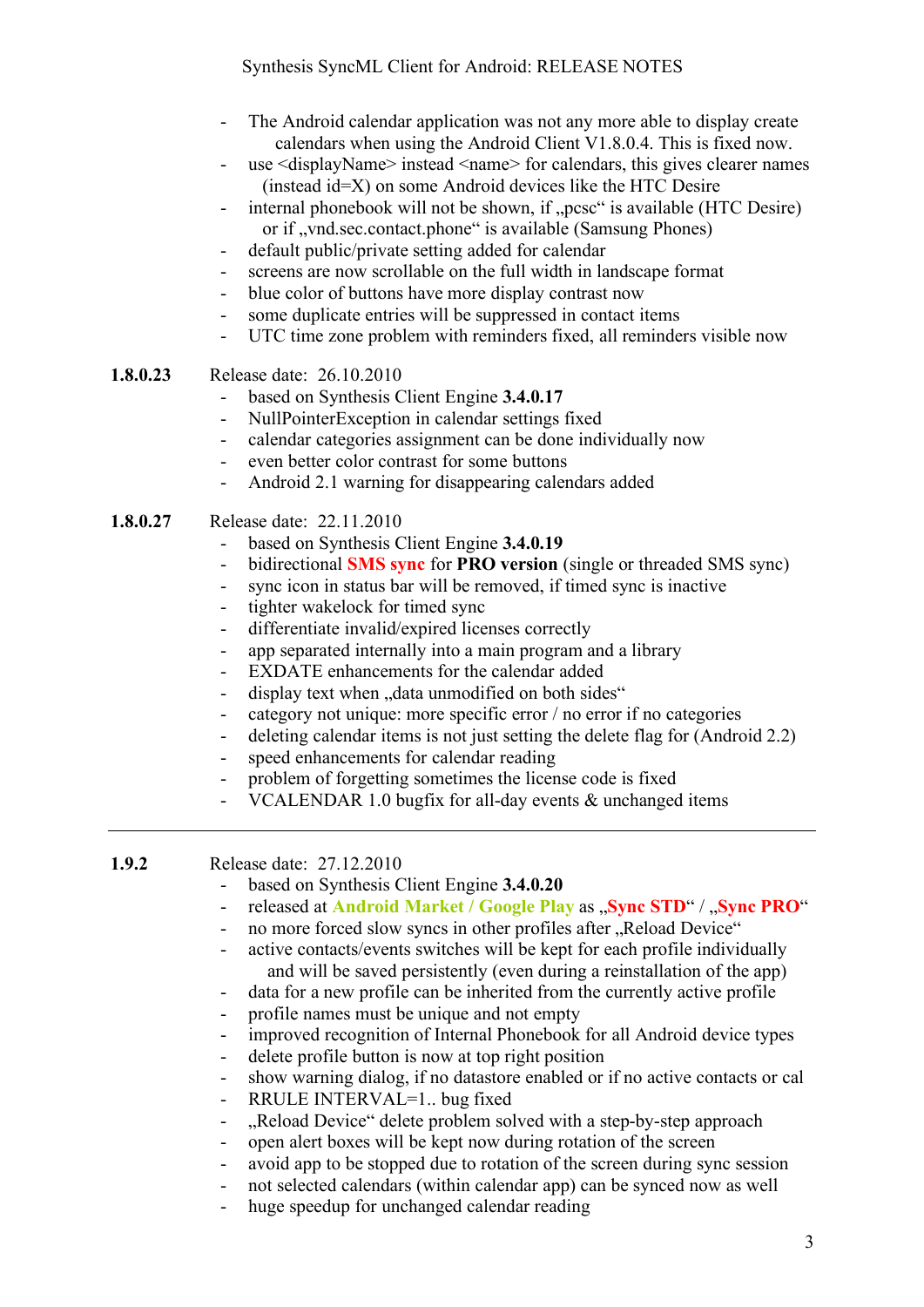- based on Synthesis Client Engine **3.4.0.21**
- contact birthdays can be mapped into **birthday calendar** for **PRO version**
- package name problem for Android Market version fixed
- photo format for addressbook entries can now be not only **.png** (default), but also **.jpg** (standard for several servers) or switched **off** completely.
- EXDATES before 1970 recognized correctly now
- force EXDATES in calendar database for Android 2.2 and higher
- documentation can be downloaded now directly from "About" menu
- problem with AIF hash file and default profile fixed
- create message dumps only if specifically used
- new version of the **Android SDK 1.9.0** is based on these sources

### **1.9.6** Release date: 21.2.2011

- based on Synthesis Client Engine **3.4.0.22**
- support for all OS versions: **Android V1.5 .. V2.3.3**
- avoid spaces in internal filenames (because of problems with some Android devices using the older RFS file sys)
- setUseCaches( false ) for safety reasons
- DeleteSyncSet issue with Android 1.5/1.6 contacts fixed
- default adaption for unknown/floating time zones
- problem with wrong reminder time (which came in with V1.9.5) fixed
- missing calendar categories added for some cases
- invisible EXDATES do not only compare the start/end time

#### **2.0.2** Release date: 22.3.2011

- based on Synthesis Client Engine **3.4.0.24**
- exception dates w/o orig date will not be deleted anymore
- hash calculation enhanced for VCALENDAR 1.0 w/o UID
- Java thread change issue fixed
- settings menu icon is visible also on Android 2.3 (with black background)
- new **notes datastore** including **notes editor** added (for **PRO version**)
- misleading "http/https missing" error clarified
- additional exception catch e.getMessage() info at the log file
- empty <eventStatus> problem fixed
- VCALENDAR 1.0 DST problem for reccuring events (1h delay) solved
- VCALENDAR 1.0 floating problem for no UTC support solved
- improved timezone and DST rule finding algorithm (engine)
- VCALENDAR 1.0 DST rule adapted for the correct year (engine)

#### **2.0.7** Release date: 21.4.2011

- based on Synthesis Client Engine **3.4.0.26**
- **Synthesis Widget** for directly starting sync sessions introduced now
- the widget shows timed sync information for next activity (**PRO version**)
- ..system" timezone for alarm calculation corrected
- non-existing db entry "url" suppressed (for Garmin-Asus A10 devices)
- **NEW** product "Sync LITE" (contacts only) now at **Google Play**
- Last sync time display can be chosen (instead of next sync time)
- problem with editing account settings for **Google Play** versions fixed
- timed sync can be configured for enabled WiFi-only (**PRO version**)
- float values for tsync time interval supported now (**PRO version**)



Gingerbread Android 2.3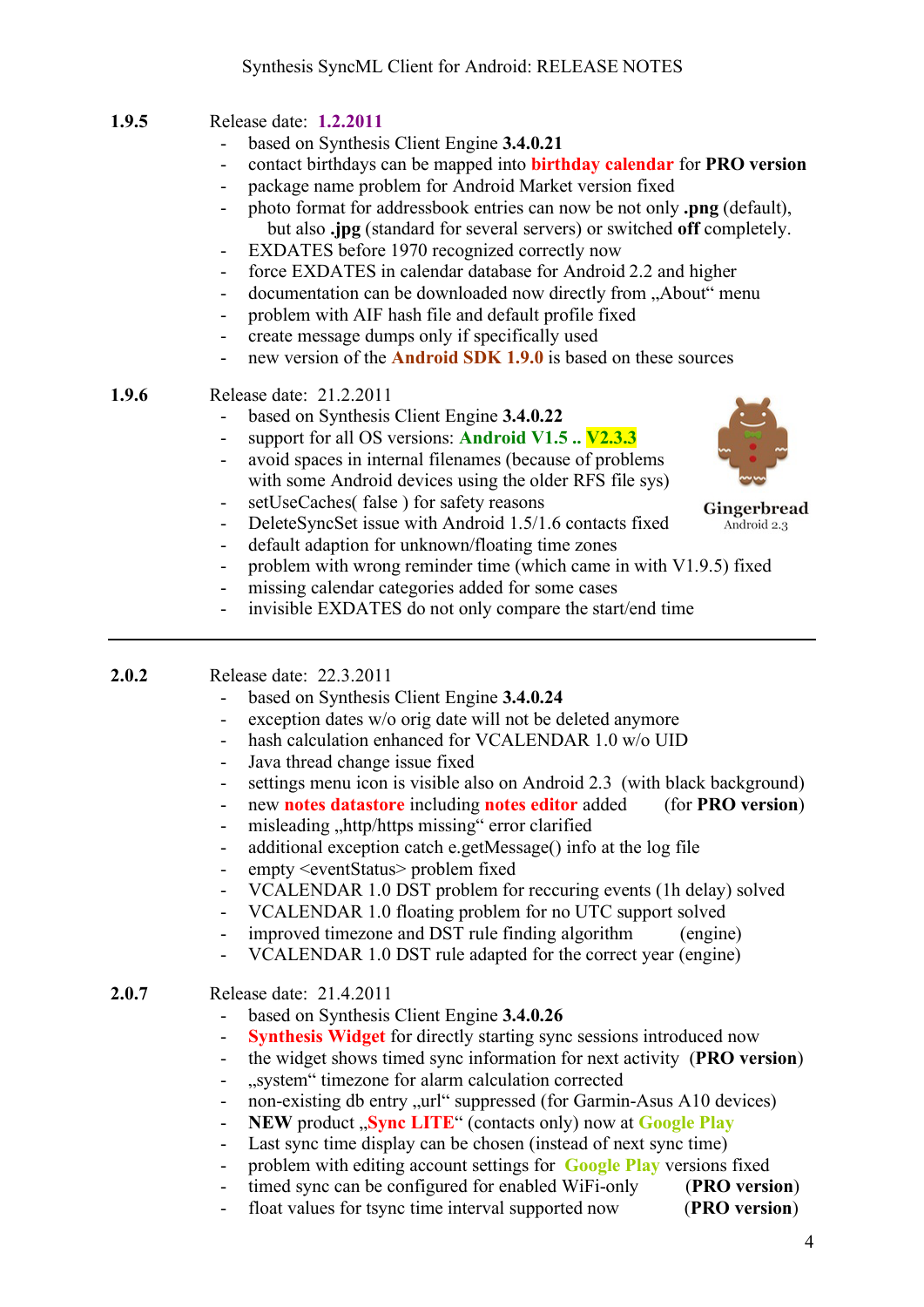- **2.0.12** Release date: 15.6.2011
	- based on Synthesis Client Engine **3.4.0.27**
	- support for all OS versions: **Android V1.5 .. V2.3.4** (tests with **Android** tablet version **V3.0 and V3.1** look fine as well)
	- enhanced WiFi wakeup algorithm for timed sync
	- new **tasks datastore** including **tasks editor** added (STD and PRO)
	- LOCERR\_INCOMPLETE check only for enabled datastores now
	- new settings switch: log display can show all **or changes only**
	- new settings switch: display only enabled datastores on the main screen
	- tasks editor and notes editor only available with a valid license
	- events: support for alternate organizer email address
	- events: hash consistency with client created UIDs
	- Android keyboard will not be activated anymore in several submenus
	- last/next sync time info will be displayed at the timed sync menu now
	- notes/tasks will open an intermediate display in ..title only "mode"
	- Europe/Amsterdam timezone problem fixed (for Android 2.3)
	- width calculation update for rotation during sync session
	- 2 additional **widgets** for direct calls to **notes** and **tasks** (**PRO version**)
	- android.hardware.telephony no longer required for PRO version
	- **number of items** display in notes and tasks editor
- **2.0.16** Release date: 30.6.2011
	- based on Synthesis Client Engine **3.4.0.30**
	- the currently released version of the **Synthesis Android SDK V1.9.2**  is based on the sources of this app version
	- **multi profile sync** introduced (**PRO version**)
	- tasks description field will be synced now server -> client as well
	- Europe/Brussels and other timezone problems fixed (for Android 2.3)
	- UTC conversion problem for tasks fixed ("today"/"tomorrow" display)
	- log menu will now be updated on the fly (during auto sync)
	- settings menu switches and arrows are blocked during sync session now
	- UID fix for exdates / UID adaption for Android 3.1 w/o URL field
- **2.0.17** Release date: 7.7.2011
	- based on Synthesis Client Engine **3.4.0.31**
	- notes/tasks **widgets** with title + **current number of items (PRO version)**
	- the ...Start Syncronisation" button text on the main screen will change to "Start Multi Profile Sync" when this mode is activated **(PRO version)**
	- a problem brought in with the UID changes of version 2.0.16 (which caused an error=10500 for recurrence exceptions) has been fixed

#### **2.1.1** Release date: 23.8.2011

- based on Synthesis Client Engine **3.4.0.33**
- support for all OS versions: **Android V1.5 .. V3.2**
- HTTP err 302 , moved temporarily "solved  $\Rightarrow$  redirection
- less adb logcat debug output, but with current time info
- tasks/notes widget position adjustment for vertical screen
- enhancements for widget updating **(PRO version)**
- cut empty lines at the end of notes **(PRO version)**
- changed log entries switch is at the log menu now



Honeycomb Android 3.0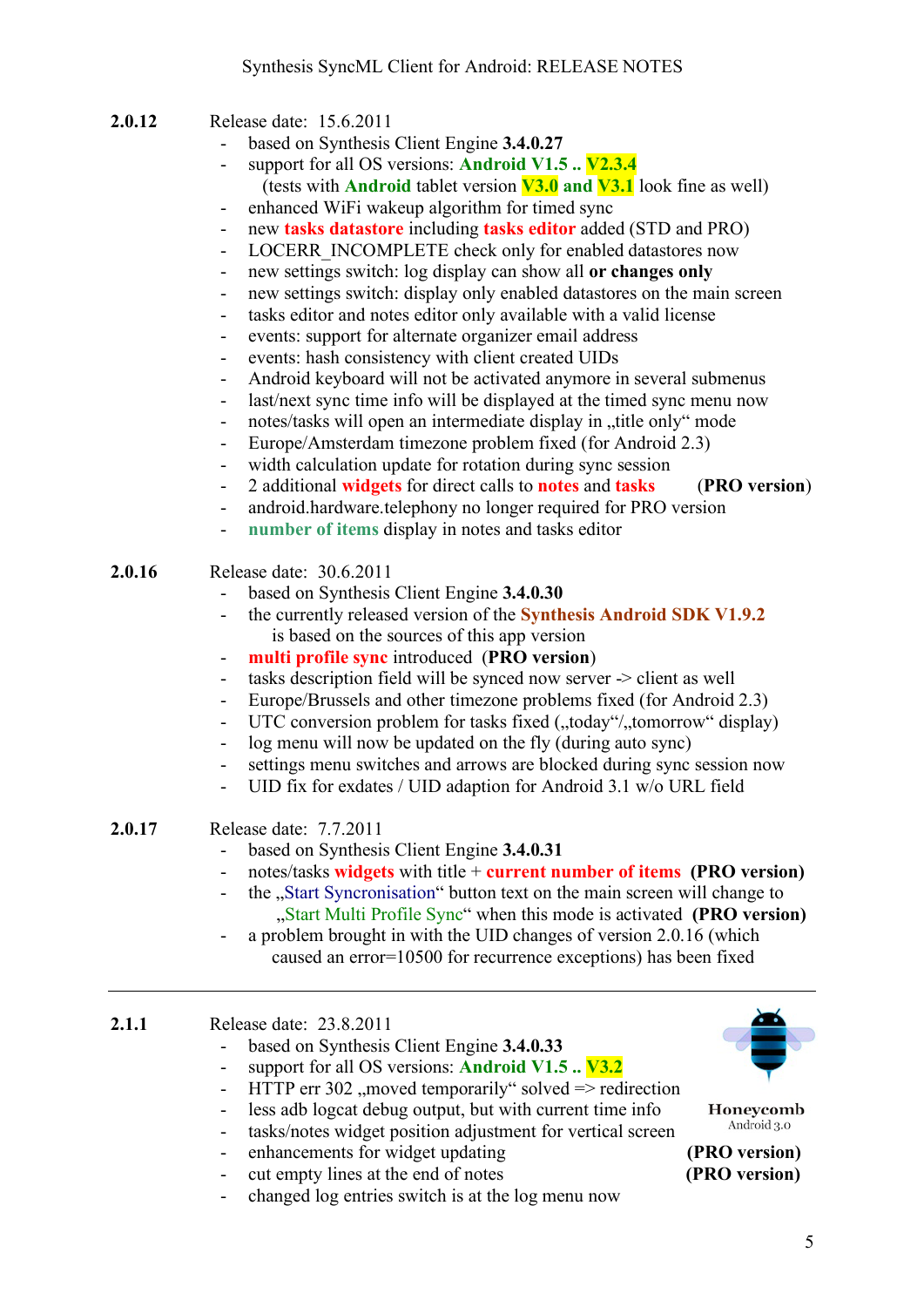- further UID adaptions (mainly for **Android 3.1 / 3.2**)
- new calendar settings switches for writing new server UIDs
- Android 3.0 3.2 tablet deviceID and screen display adaptions
- the tasks widget's number of items is now configurable for different modes
- the tasks display can show this specific selection of items.
- **due dates of tasks** (with individual reminders or a default reminder) can be mapped into a specific **tasks calendar** (PRO version)
- location and description added to birthday calendar entries **(PRO version)**
- support for **repetitive tasks** (1st occurence in future will be shown)
- end date for repetitive tasks introduced
- task editor: priority selector with same icon as in overview
- more **detailed timed sync** settings **(PRO version)**

- keyboard will no longer pop up automatically in notes and tasks editor
- correct docu download as PDF, show alert box if docu file already exists
- individual reminders introduced for tasks
- calendar creation problem for Android 3.X fixed
- layout adaptions for Android 3.X tablet versions

**2.1.10** Release date: 1.11.2011

- based on Synthesis Client Engine **3.4.0.34**
- support for **Android V4.0** (contacts, tasks, sms, notes, but **not yet events**)
- show Synthesis web page in normal format for tablets
- tasks widget count was sometimes too high with repetitive tasks  $\rightarrow$  fixed
- profile/about and registration/settings menu positions are swapped now
- DST correction for repetitive tasks
- task editor can be configured to open directly in title-only mode
- next time info visible in log menu of Android tablets
- birthday all-day reminder times corrected for tablets
- SMS datastore no longer visible for tablets with WiFi only access
- calendar adaption for rrule with exdates/exceptions
- **tasks** can handle now **reccurence with exdates and exceptions**
- past/future days settings for task recurrence introduced
- **Google Play** licenses longer kept valid w/o internet connection
- tasks w/o due date will be synced as well
- **Astrid Tasks** can be synced now (alternatively to internal Synthesis tasks)
- tasks can be completed/reverted directly at the task editor's main menu
- completed tasks can be configured to be automatically deleted
- speedup for opening contacts settings and for contacts reading
- main screen and datastore settings with orientation change adaption
- rrule exceptions w/o base rule will not be removed anymore
- corrected reminder time calc of updated events (when update before read)
- all-day adaption for sent events, including reminder calculation
- tasks repetition can choose now 4th or last week (if both is possible)
- widget update time increased to 6 seconds (to avoid freezing problems)
- end time before start time will be converted to 1 hour (or 1 day for allday)
- alternate deviceID can be activated for each profile individually now
- active contacts/calendars will be inherited to new profile in copy mode
- duplicate active addressbook/calendar name problem fixed
- speedup for event sync when using multiple calendars
- delete log files can be done separately now  $(3rd \text{ choice at } log \text{ } .delta \text{ } c)$
- access to calendar DB with missing <availabilityStatus> field fixed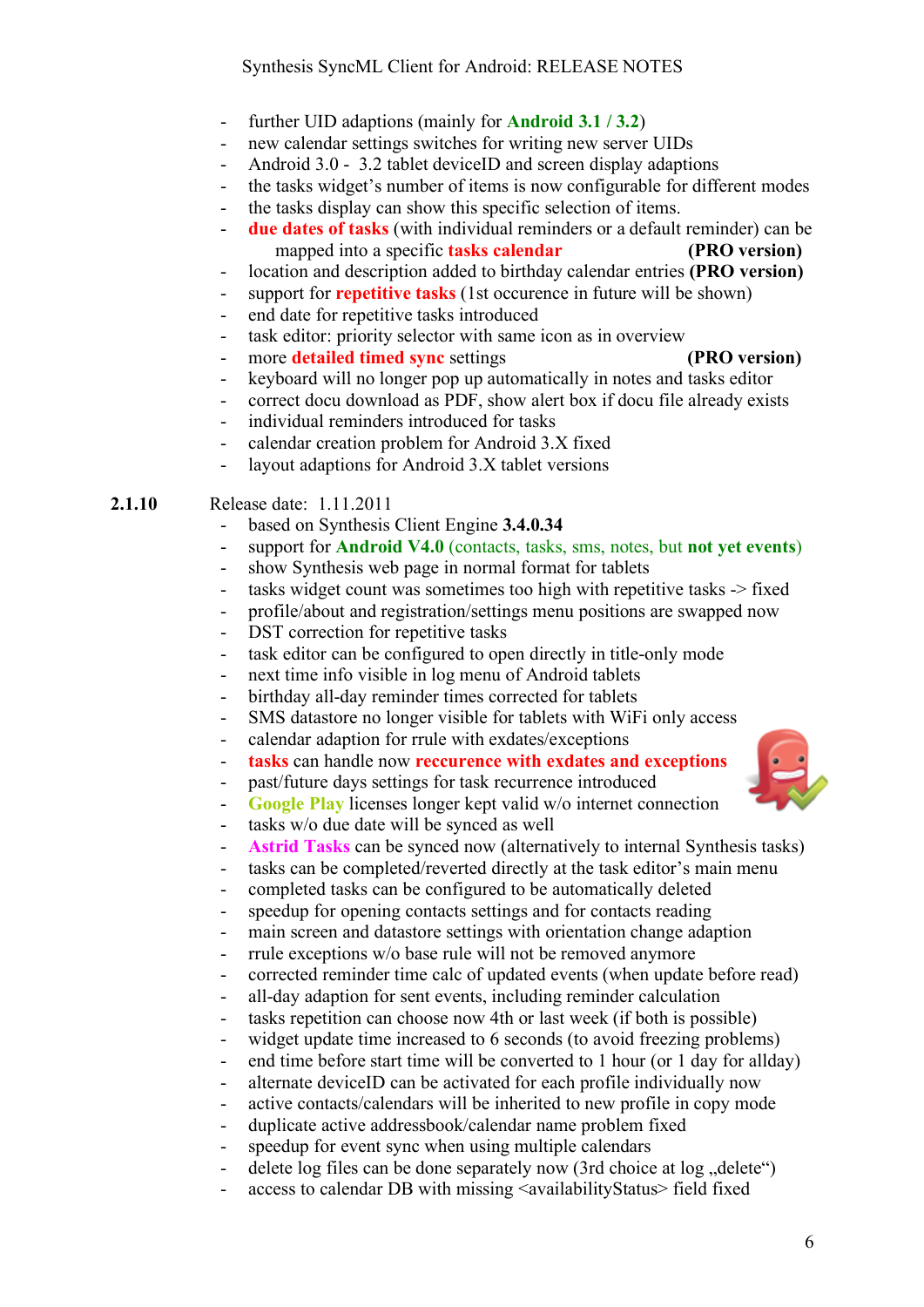#### **2.1.11** Release date: 3.11.2011 (**non-market PRO** version only) - avoid unintended fallback to STD version

| 2.2.7  | Release date: 22.12.2011<br>based on Synthesis Client Engine 3.4.0.36<br>support for all OS versions: Android V1.5  V4.0<br>$\overline{\phantom{0}}$<br><msg dmp=""> flag setting corrected<br/>-</msg>                                                                                                                                                                                                                                                                                                                                                                                                                                                                                                                                                                                                                                                                                                                                                                                                                                                                                                                                                                                                                                                                                                                                                                                                                                                                                                                                                           |
|--------|-------------------------------------------------------------------------------------------------------------------------------------------------------------------------------------------------------------------------------------------------------------------------------------------------------------------------------------------------------------------------------------------------------------------------------------------------------------------------------------------------------------------------------------------------------------------------------------------------------------------------------------------------------------------------------------------------------------------------------------------------------------------------------------------------------------------------------------------------------------------------------------------------------------------------------------------------------------------------------------------------------------------------------------------------------------------------------------------------------------------------------------------------------------------------------------------------------------------------------------------------------------------------------------------------------------------------------------------------------------------------------------------------------------------------------------------------------------------------------------------------------------------------------------------------------------------|
|        | screenshot mode for keeping the docu up-to-date<br>$\overline{\phantom{0}}$<br><b>Ice Cream Sandwich</b><br>UTC based events and tasks w/o VTIMEZONE<br>Android 4.0<br>-<br>information will be converted into the device's user time zone<br>additional RRULE support for tasks (based on DUE only if no DTSTART)<br>-<br>large tasks reminder time will be sorted correctly now at reminder selector<br>۰<br>created log files can be sent now (as attachment) by email also<br>$\overline{\phantom{0}}$<br>"percent-complete" field supported for tasks<br>-<br>default tasks reminder handling adapted (also available for STD version)<br>۰<br>more settings will be saved persistently (on /sdcard/download)<br>-<br>main title adjustment to left (avoiding line break on some devices)<br>-<br>tasks: each individual reccurence can be set directly to completed<br>$\overline{\phantom{0}}$<br>tasks: improved support for exdates and completed deletion<br>-<br>altModel switch is visible for the LITE version now<br>$\overline{\phantom{0}}$<br>contacts: valid birthday adaption<br>-<br>events: hash comparison improved for activated Google Calendar sync<br>۰<br>tasks/notes widget count will not disappear when app is stopped<br>$\overline{\phantom{0}}$<br>Android V4.0 events supported (database fields <originalevent>,</originalevent>                                                                                                                                                                                               |
|        | $\langle$ transparency> changed to $\langle$ availability>, $\langle$ original sync id>)<br>sending logs to Synthesis server supported for Android 4.0 as well<br>birthday reminder problem (on birthday) fixed for V3.0 and later<br>$\overline{\phantom{0}}$                                                                                                                                                                                                                                                                                                                                                                                                                                                                                                                                                                                                                                                                                                                                                                                                                                                                                                                                                                                                                                                                                                                                                                                                                                                                                                    |
| 2.2.13 | Release date: 15.2.2012<br>based on Synthesis Client Engine 3.4.0.38<br>if autsosync is disabled: don't show sync icon in task bar (PRO version)<br>۰<br>speedup for the contacts datastore operations (using hash calculations)<br>contacts duplicate suppression on client side (identical items $+$ subsets)<br>-<br>1 hour default for events w/o DTEND and DURATION (err=500 problem)<br>-<br>switching photo mode on/off will not update items at sync<br>-<br>HTTP error 301, moved permanently solved also with redirection<br>contact groups are now supported as categories for sync<br>-<br>new contact ( <firstname>,<lastname>) can be created at any account<br/>-<br/>all entries of any contact account can be deleted on request<br/>-<br/>font size enlarged for internal tasks and notes editor<br/>۰<br/>long click for sync button introduced: opens the profile selection for sync<br/>-<br/>long click for datastores: allows sync mode selection at the main menu<br/>-<br/>alternate organizer for name AND email address<br/>-<br/>server URL edit field suppresses some special characters<br/>۰<br/>tasks: description text suppression, if identical to summary text<br/>-<br/>tasks/notes widget counters adapted at multi profile sync (PRO version)<br/>-<br/>new contact accounts can also be created with Sync LITE also now<br/>widget manual mode status display fixed<br/>-<br/>waiting for sending logs when app is not active<br/>-<br/>items without name and organisation are supported now<br/>۰</lastname></firstname> |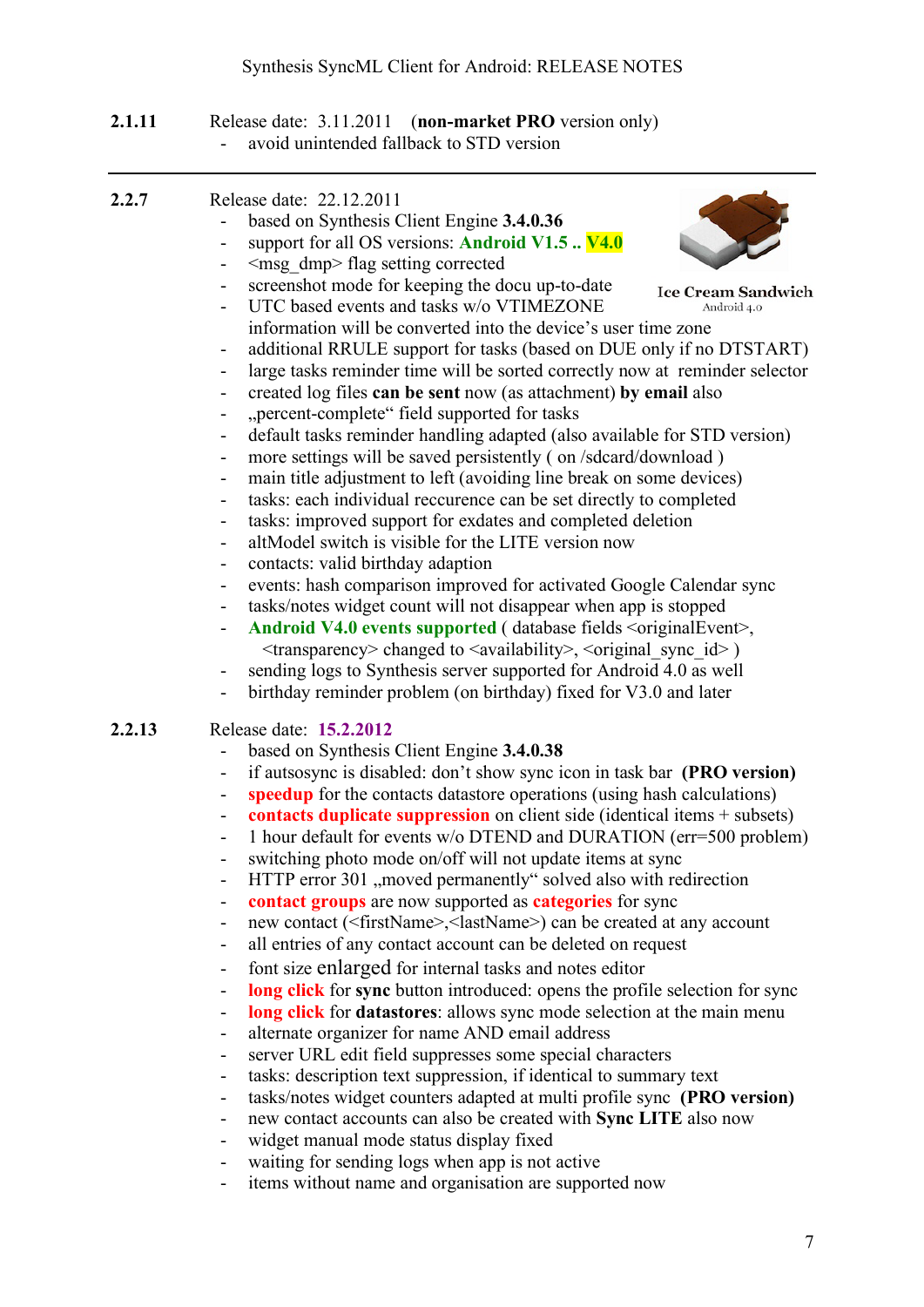- **2.2.20** Release date: 17.4.2012
	- based on Synthesis Client Engine **3.4.0.43**
	- **French localization added**
	- **Android Market** texts changed to **Google Play**
	- **color** of each **calendar** can be defined / changed (some system calendar colors will be set back to default however)
	- new event (<title>, <startTime>) can be created at any calendar
	- all entries of any calendar can be deleted on request
	- X-ANNIVERSARY field supported for contacts
	- main menu / settings scroll section now only for the datastores
	- **multiple accounts** for **tasks** supported now
	- **tasks groups / astrid lists** now supported as **categories** for sync
	- enhanced duplicate suppression for contacts
	- bug fix for Android 4.0 calendar item deletion
	- first/last name of contacts can be swapped for each account
	- http errors will be indicated separately
	- incomplete sync will show good datastores correctly now
	- the tasks settings can be reached now directly from tasks overview
	- Sync LITE identifies as "STD" by default now to avoid problems with some servers with profile definitions.
	- enhanced TZ recognition for "DAYLIGHT" (VCALENDAR 1.0)
	- Helsinki TZ preferred, due to a TZ bug in Android 4.0
	- MAXOBJSIZE increased to 30'000'000 bytes
	- MAXMSGSIZE increased to 50'000 bytes
	- parse/generate suppressed in log file, if not in  $\leq$  exotic  $\geq$  mode
	- server sent byte numbers corrected
	- contact photos will be downsized, if one dimension larger than 1000 pixels
	- birthdays/anniversaries w/o year information are supported now
	- **speedup** for the **calendar** datastore operations
	- **calendar duplicate suppression** on client side (identical items + subsets)
	- RRULE exception alignment algorithm added
	- **document sync** is supported now **(PRO version)**
		-

#### **2.2.21** Release date: 18.4.2012

- based on Synthesis Client Engine **3.4.0.44**
- error=20040 fixed (buffer increased to 120'000 bytes)
- "About" menu orientation bug fixed

#### **2.3.2** Release date: 10.5.2012

- based on Synthesis Client Engine **3.4.0.45**
- keep some STD/PRO specific parts in separate libaries => **LITE** and **STD** apps are smaller now
- bug fix for elimination of recurrence duplicate exceptions
- larger MAXMSGSIZE can be reduced again to 20'000 bytes by a setting
- **app version** will be displayed by touching the main title
- $\leq$ MAN> setting back to "Synthesis AG" (due to problems with eGW)
- UTC adaption for VCALENDAR 1.0 items
- new calendar items will be created in system timezone now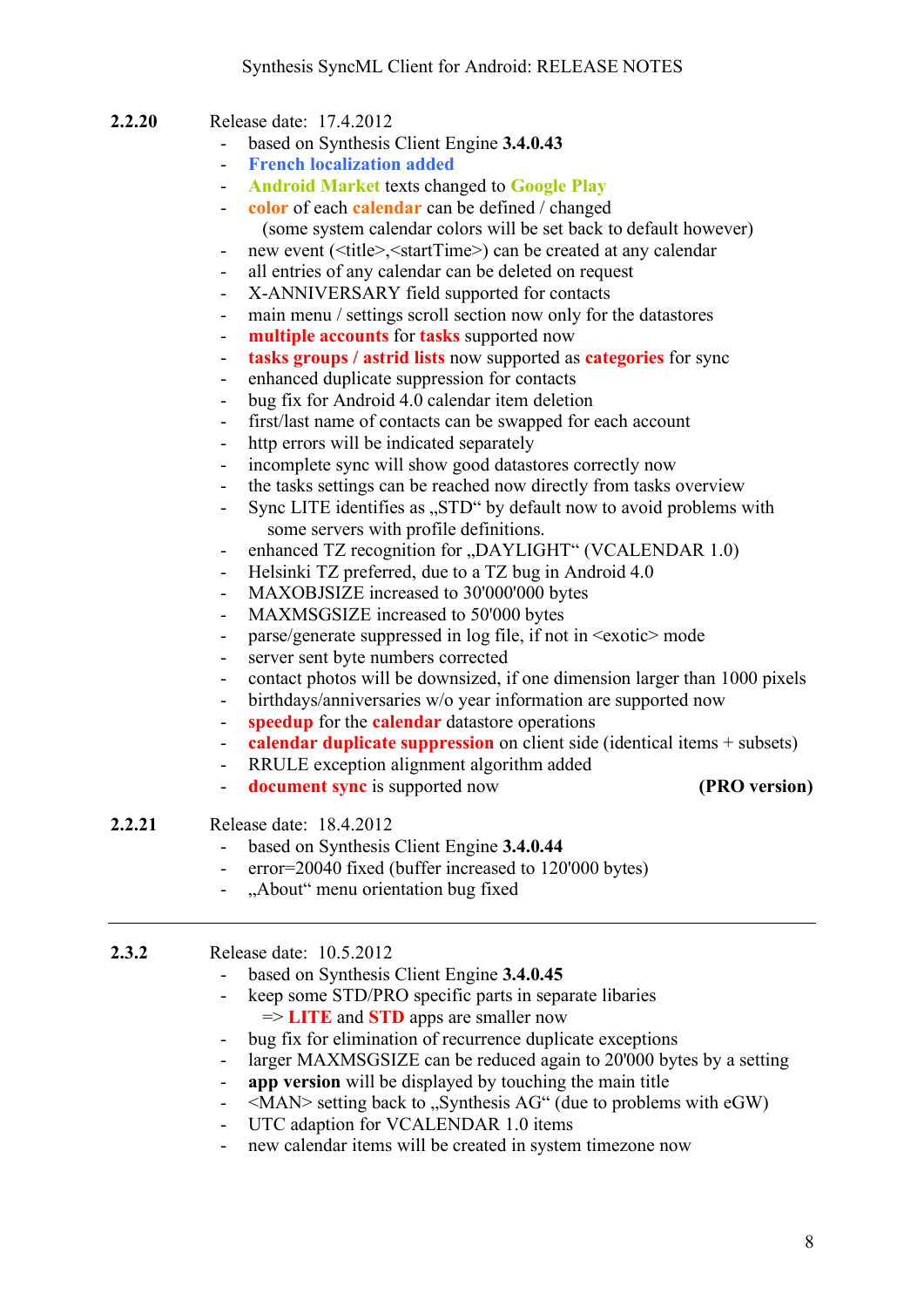- **2.3.4** Release date: 10.5.2012 (**Google Play PRO** version only)
	- based on Synthesis Client Engine **3.4.0.46**
	- 2.3.2 build version (only Google Play PRO) was **damaged** => replace it
- **2.3.16** Release date: 10.7.2012
	- based on Synthesis Client Engine **3.4.0.47**
	- log details menu with client  $\Leftrightarrow$  server transfer information **(PRO version)**
	- log entries can be deleted individually **(PRO version)**
	- maximum number of log details entries can be chosen **(PRO version)**
	- identical account names with different types are supported now
	- duplicate suppression with upper limit of 50, if no identical values available
	- fallback to SyncML/1.1 with error 412 (incomplete command)
	- multiple err=10415 (unsupported media type or format) rejects instead of session break for events
	- notes editor can be opened again directly in title only mode **(PRO version)**
	- long click on registration info allows reactivation of disabled datastores
	- log files will be written to SDcard directly now (if an SDcard is available)
	- eventStatus information about deleted or changed exdates will be used now
	- tasks/notes editor functions again selectable when app started via widget
	- contact/event item update dup fix for delayed read (missing context)
	- title update for hash system improves duplicate suppression
	- fix for base rule with exception removal coming from server
	- contacts: consider only first FN, if multiple entries available
	- remove raw contact entries correctly on Android 2.1
	- UTC adaption for VCALENDAR 1.0 alarm time
	- several VCALENDAR 1.0 adaptions for rrules with exceptions
	- Allday event exdates will be sent as allday event, if the base event is allday
	- targetSDK is now 15 ( $=$  Android 4.0.3), **menu handling** is differently now (at top right corner) for usage with Android 3.0 and higher
	- all **edit fields** have blue colored background now

#### **2.4.0** Release date: 31.7.2012

- based on Synthesis Client Engine **3.4.0.48**
- support for all OS versions: **Android V1.5.. V4.1 (Jelly Bean)**



**Jelly Bean** Android 4.1

 $log$  details: rrule events + exceptions displayed as groups, ordered by date

- adapted contacts query sorting  $($ , id") for Android 4.1
- log details: server user attr will be shown here **(PRO version)**
- log details: reporting about tasks, notes and sms changes **(PRO version)**
- log details: allday events will be shown accordingly **(PRO version)**
- log details: SMS will show phone number AND name **(PRO version)**
- speedup for notes and SMS sync **(PRO version)**
- deleted recurrence exceptions: (invisible) title renamed to base event title
- rrule exception handling no longer dependent on logging mode
- docu download problem for Android 4.0 fixed (no internet in main thread)
	- main layout registration field larger layout for reactivation of datastores
- tsync\_details: start / stop fields with larger width for ..PM" **(PRO version)**
- sync reporting with enhanced reject handling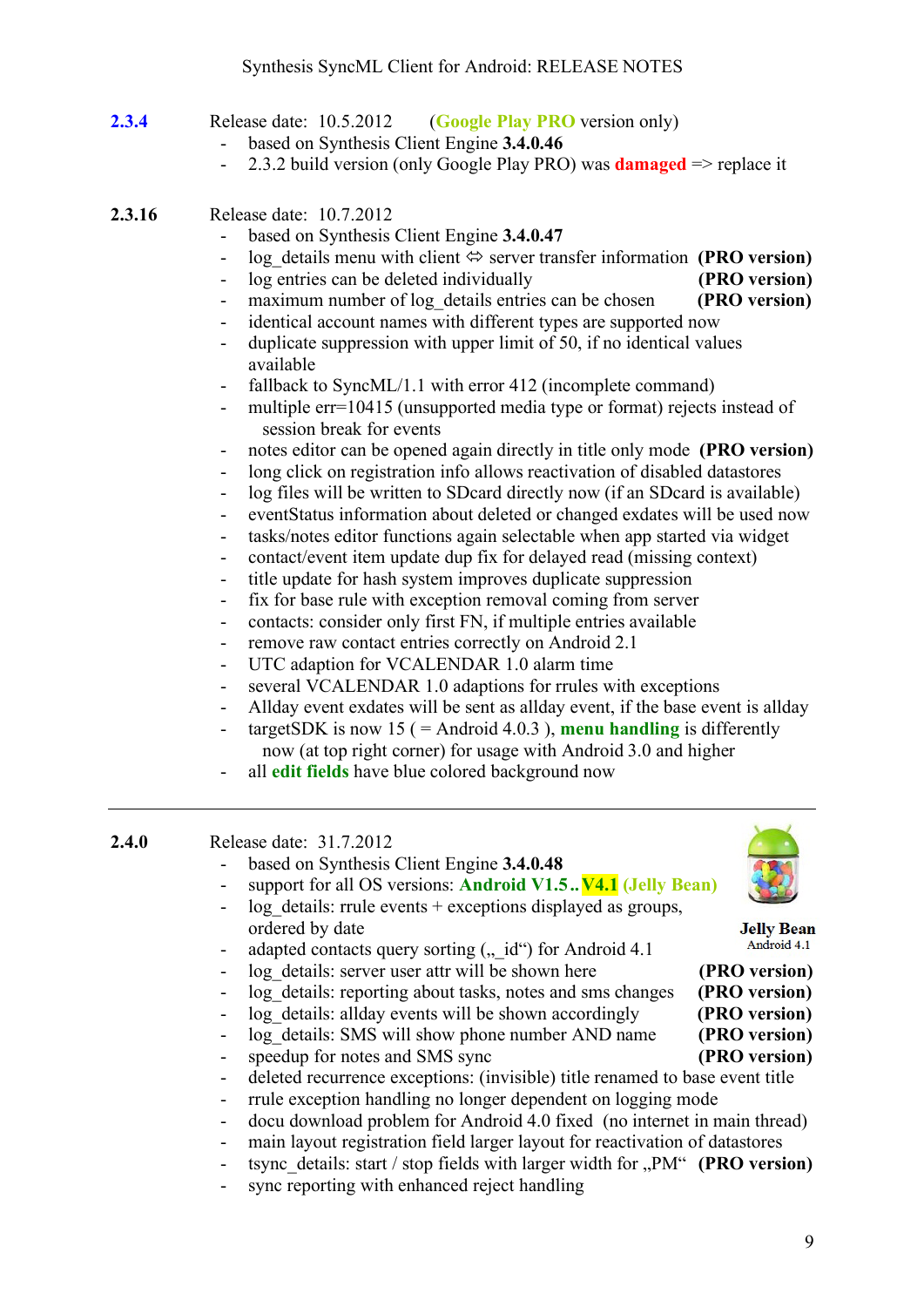- **2.4.1** Release date: 14.8.2012
	- based on Synthesis Client Engine **3.4.0.49**
	- LoadHIF problem for no longer existing accounts (**err=10500**) fixed
	- $\epsilon$  => error 20054 introduced for removed accounts
	- remove any spaces in server URL, if available
	- "AutSync" typo corrected (tsync details) **(PRO version)**
	- log details: show bad content info as well **(PRO version)**
	- adaptions for recovering the SMS date/time correctly **(PRO version)**
	- inconsistent read at notes datastore corrected **(PRO version)**
	- InitEngine() will be called only once when app is starting
	- last/next + manual/automatic sync time (at log menu for tablets) enhanced
	- tasks datastore: support for null/"null" accounts
	- check for updates: adaption for Android 4.X: no longer done in main thread
	- Oracle status filter switch for calendar summary added

#### **2.4.12** Release date: 22.10.2012

- based on Synthesis Client Engine **3.4.0.53**
- speedup for entering menus (especially the settings menu)
- additional SSLException debug code for the log file
- widget tasks counter will not reset anymore
- Android 1.X: internal tasks counter corrected / improved FN field handling
- "reload device" ds\_contacts problem for Android 1.X fixed
- .reload device" works now for empty notes datastore **(PRO version)**
- notes editor with direct settings entrance (green arrow) **(PRO version)**
- **searching** subject / text supported now for notes **(PRO version)**
- **searching** title / description / location supported now for tasks
- alarm calculation as UTC for real allday events only
- tsync time calculation will be done immediately now
- tsync details: start/stop time: black font for Android 4.X **(PRO version)**
- **buttons** are no longer partly transparent for Android 4.X
- **buttons** have much better contrast on several Android devices
- multi profile sync **buttons** with more color contrast **(PRO version)**
- **speedup** for **contacts normal sync** (hash reading)
- speedup for log details reading **(PRO version)**
- long click on a specific note allows to delete them **(PRO version)**
- item counting during send is correct now
- tasks: toggle status of recurrence events will no longer cause jumping disp
- bulkInsert (contacts) will run about 15 seconds
- some shorter/smaller texts to let them fit on one line
- clitext password can be sent (with ... :CTPW") e.g. for SmarterTools server
- switch for number of log detail entries is at log menu now **(PRO version)**
- default status value for tasks status is now NEEDS-ACTION
- main widget: the ..about" menu can be opened now also in case of an error
- reject tasks not assignable to any account
- SMS name checker only for active contact accounts **(PRO version)**
- main menu counters will be adapted if accounts are changed (and saved)
- switch for larger msg size is now last item of ...diagnosis and compatibility"
- additional priority scheme 1-5-9 added for **Astrid Tasks**
- default priority for new internal tasks is now undefined (0)
- white colored calendars will be written with black letters at event settings
- **speedup** for **document sync** (client -> server) **(PRO version)**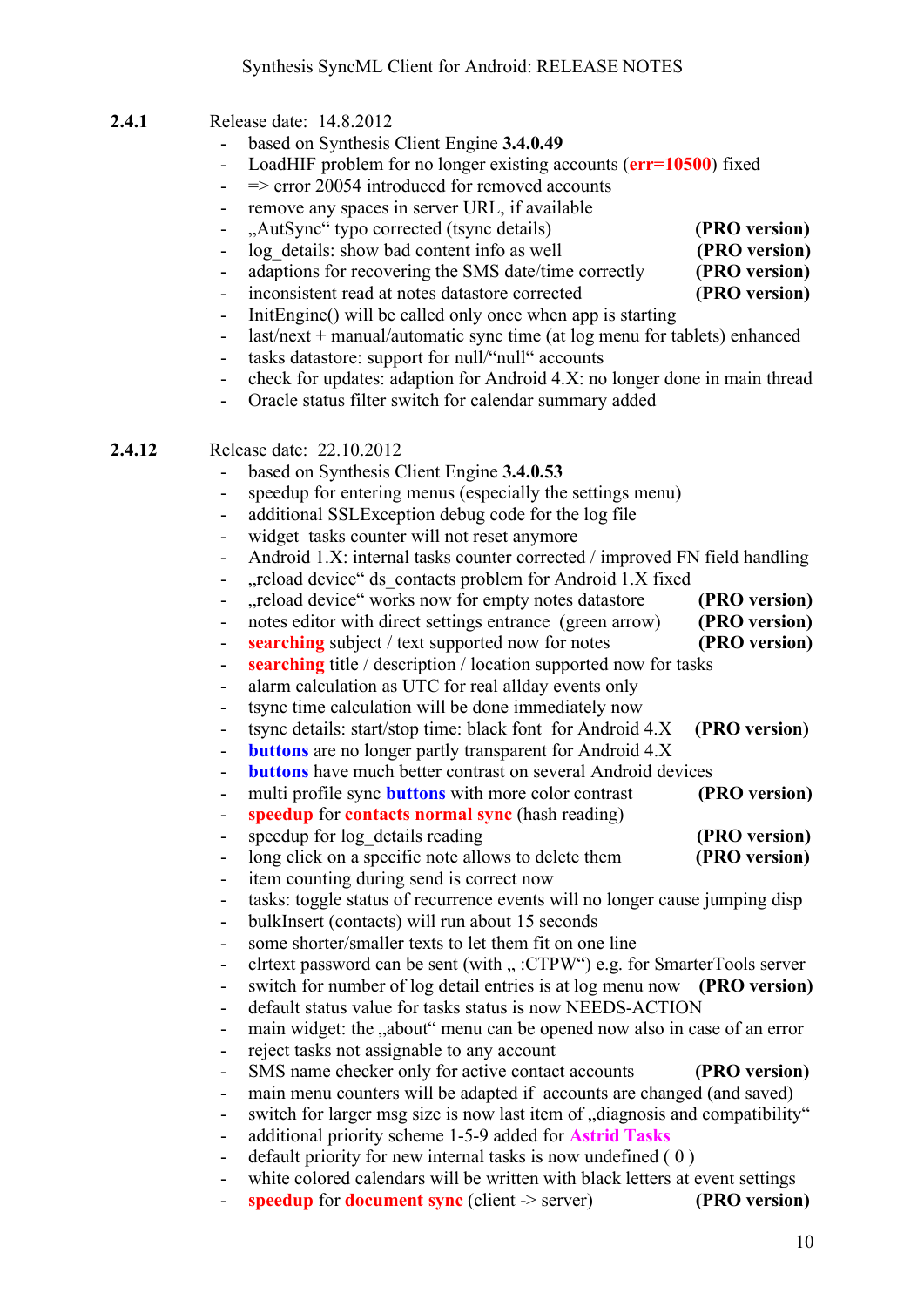- more distance between text and toggle switches and tasks location / desc
- "others" no longer visible during counter calculation
- notes / SMS / document sync are not conflicting anymore **(PRO version)**
- tasks alarms: use diff to DTSTART, if DUE is not defined
- tzInfo() conversion for outgoing tasks & Astrid tasks
- immediate reaction on color/text of the main sync button
- internal  $\sqrt{\text{profiles}}$ " will kept open  $\rightarrow$  speedup for settings operations
- notes editor subject is no longer within the scroll region **(PRO version)**
- internal / Astrid tasks icon will change only, if operation is saved
- MAXMSGSIZE can now be defined in a range of 5'000 .. 2'000'000 bytes
- notes and tasks Widgets adjusted for Android 4.X **(PRO version)**
- enhanced duplicate suppression for calendar entries
- $calar$  allowright calculated earlier to get a valid UID containing  $\langle$  allow-

**2.4.13** Release date: 23.10.2012 (**Google Play STD** version only)

- still based on Synthesis Client Engine **3.4.0.53**
- 2.4.12 build version (only Google Play STD) was **damaged** => replace it

| Release date: 5.12.2012<br>2.5.0 |  |
|----------------------------------|--|
|----------------------------------|--|

- based on Synthesis Client Engine **3.4.0.56**
	- support for all OS versions: **Android V1.5 .. V4.2 (Jelly Bean)**
- the currently released version of the **Synthesis Android SDK V2.0.0**  is based on the sources of this app version
- **call log sync** (device -> server) is supported now **(PRO version)**
- **bookmarks sync** (device- > server) is supported now **(PRO version)**
- Android 1.X fix for SMS sync (don't search contact name) **(PRO version)**
- log details: show file sizes for document sync **(PRO version)**
- log details: session's <maxmsgsize> will be shown **(PRO version)**
- preparations for settings files in subfolder
- **speedup** for **calendar sync** and (internal) **tasks sync**
- **tasks duplicate suppression** on client side (identical items + subsets)
- system tz will be converted into real name for tasks
- sysynclib settings.zip provisioning support added
- choose first account in case of no gmail account
- first time sync will not fall back to normal sync for 1-way "update"
- send log file by email, if too large for directly upload to Synthesis server
- internal library split to synthesis lib sdk and base synthesis lib
- dynamic datastore layout for main menu and settings
- active buttons will display in orange color (again)
- sync thread special mode calls will not close "/profiles" any more
- $\alpha$ , changed organizer" will be sent always when starting with  $\alpha$ <sup>+"</sup>
- suspend/resume during "Reload Device" w/o changed items for calendar
- suspend/resume with "..." counter display
- SFilterOut (removal of backslash escaping) corrected
- PRO version can now identify as STD on request (e.g. for eGW server)
- allow multiple calendars with the same name in different accounts
- calendars settings will show their account name, if sysync or not unique
- settings -> events -> categories will show now the calendar colors
- **EXDATES** will be accepted (and adjusted), if their time is not correct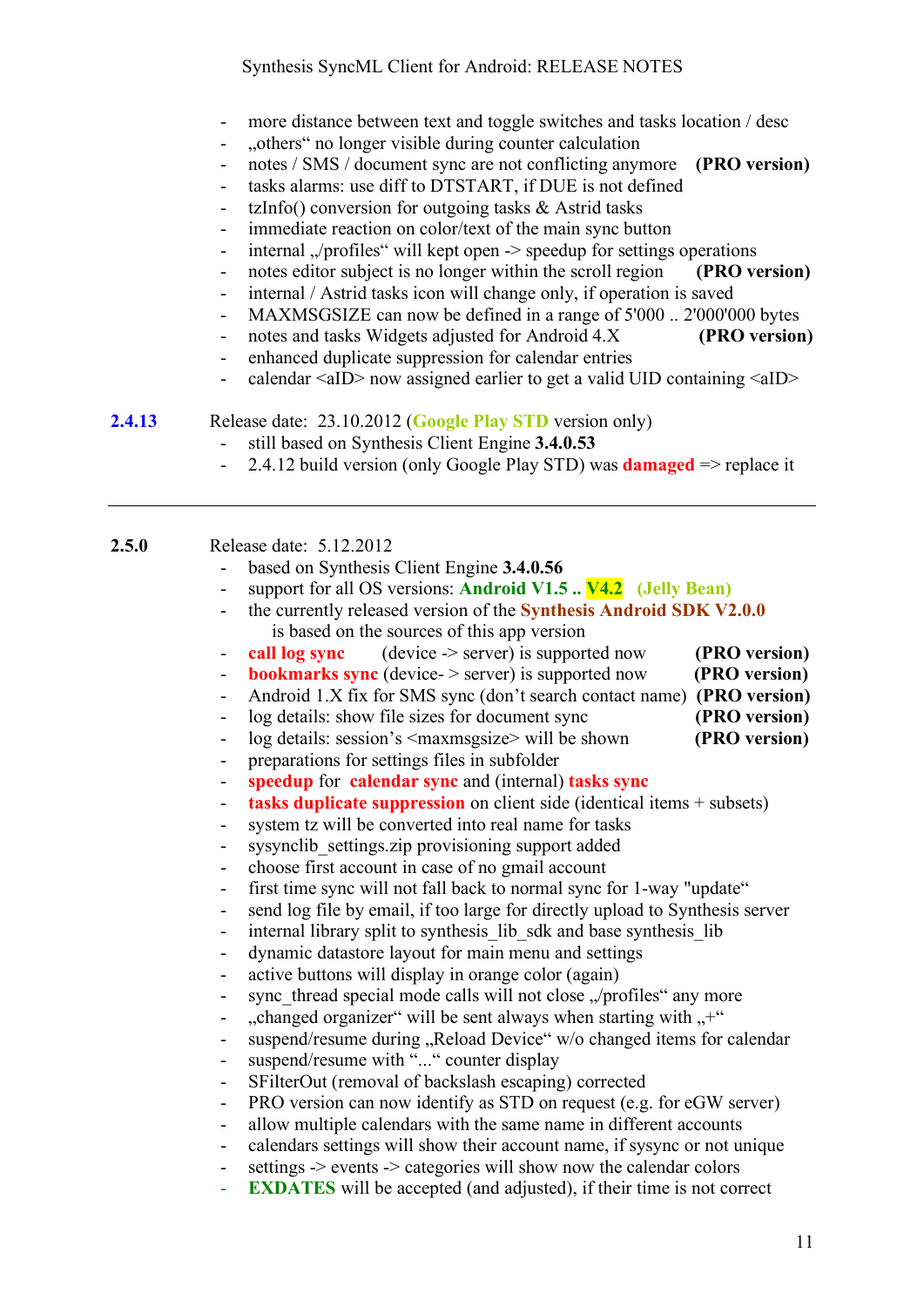### **2.5.12** Release date: **23.1.2013**

- based on Synthesis Client Engine **3.4.0.57**
- zap warning (reload device/reload server) only once per sync session
- RRULE fix for **Astrid tasks**
- contacts: email duplicate suppression added
- log details: bookmarks are displayed as real link now **(PRO version)**
- save enabled datastores (in RunXSession mode) **(PRO version)**
	-
- tasks duplication iID comparison bug fixed
- task due dates in calendar will not any more disappear during Normal Sync
- app initialisation in a separate task ( **init ...** )
- tsync info will be saved persistently, even if app stops after changes
- calendar: write transparency info  $= 0$  to Android DB in case of unavailable
- calendar: write visibility info = 0 to Android DB in case of unavailable
- settings background color for srv/tsync consistently orange now
- visibility/accessLevel supported for Android 4.X
- enhanced support for calendar with gmail sync
- some <allDay> adaptions
- duplicate suppression enhanced for calendar (e.g. visibility difference)
- some GooglePlay license threading adaptions
- document sync: rejects for files w/o a filename **(PRO version)**
- app settings (again) taken also from other package at first installation

#### **2.5.19** Release date: 1.2.2013

- based on Synthesis Client Engine **3.4.0.58**
- faster opening the internal tasks editor
- internal tasks editor: changing sort mode will not rebuild all entries
- ds\_calendar: FixItInDB (err=10500) problem fixed
- tasks percent range: will round now to next integer value
- DurationMilli() with extended support for multi values (e.g. "P1H15M0S")
- log details: with blue line (time of sync) and red line (current time)
	- log details: show end time if not the same date **(PRO version)**

**2.6.6** Release date: 7.3.2013

- based on Synthesis Client Engine **3.4.0.61**
- "visibility" typo corrected
- notes/tasks: some update adaptions ( counter, empty bar, searching, ... )
	- log details: call logs sorted descending (again) **(PRO version)**
- call log: allows now  $> 500$  entries **(PRO version)**
- call log: deleted entries can be recovered **(PRO version)**
- WiFi will be switched off again correctly after timed sync **(PRO version)**
	- WiFi now waiting long enough for wm.isWifiEnabled() **(PRO version)**

- WiFi lock bug workaround / no more WiFi lock for special modes

- airplane mode is considered correctly for "sync only when WiFi active"
- timed sync WiFi mode now: 3G, if active or activate WiFi **(PRO version)**
- with <noMatchSw> correction for calendar
- targetSDKversion= 12 now, avoid orientation change problems on  $3.X/4.X$
- each **task account** can be **colorized** now individually
- log details: show total number of bytes out/in per session **(PRO version)**
- log details: correct tzTime comparison/ordering **(PRO version)**
- 
- tasks editor can be opened again from main menu **(PRO version)**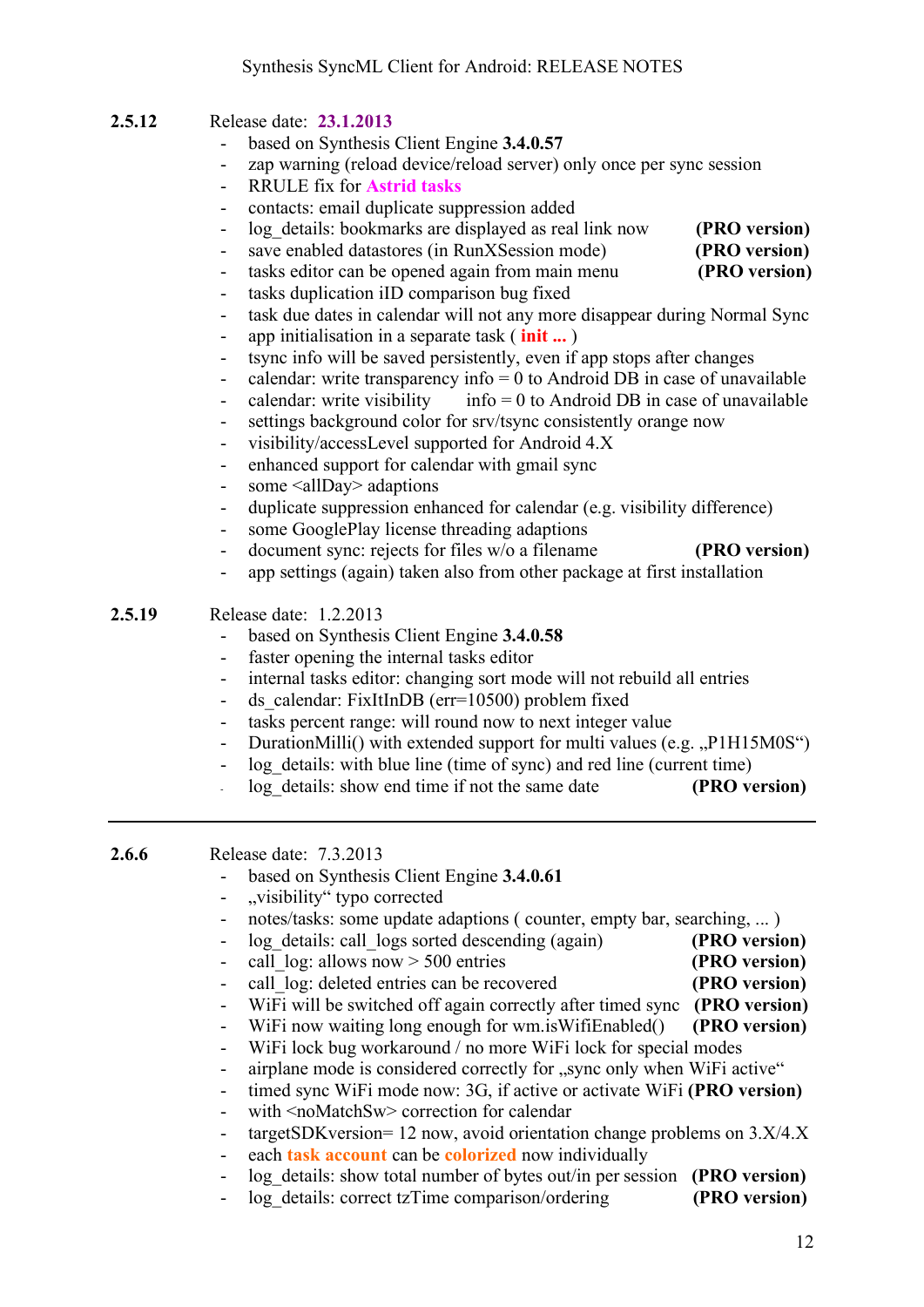- Astrid tasks: Number of items are correctly counted now (deleted=0)
- Astrid tasks: with **duplicate suppression** support on client side
- Astrid tasks: **location** supported (as 1st line of notes field in angle brackets)

#### **2.7.0** Release date: 13.5.2013

- based on Synthesis Client Engine **3.4.0.64 (smaller, using current NDK)** - support for all OS versions: **Android V1.5 .. V4.2.2 (Jelly Bean)**
- notes: persistent <aID> / full hash+CRLF -> LF support **(PRO version)**
- **notes duplicate suppression** on client side **(PRO version)**
- call  $log$ : CUSTOM label will not be sent anymore **(PRO version)**
- call\_log: Enhancements for changing single/threaded mode **(PRO version)**
- MainTitleTxt() NullPointer problemfixed
- **contacts photo duplicate suppression** (for the same photo dimensions)
- **contacts notes field duplicate suppression**
- german text adaption: "Username" -> "Benutzername"
- speedup for showing task due dates at the Android calendar
- bug fix for sending message logs (with hidden option)
- "sysynclib settings.zip" support for already installed app
- hierarchical sync support for document sync **(PRO version)**
- enhanced tsync logging of previous sessions **(PRO version)**
- hash problem with changed organizer / attendees fixed
- error text added for err=407
- combined sync with same ds types: ask for sending logs once at the end
- hidden options with multiple spaces after username allowed now
- next sync time will be correctly shown after app restart **(PRO version)**
- preserve WiFi errors **(PRO version)**
- ChkForUpdates() will no longer suppress tsync sessions **(PRO version)**
- **2.7.8** Release date: 7.8.2013
	- based on Synthesis Client Engine **3.4.0.65 (support for Intel Atom x86)**
	- support for all OS versions: **Android V1.5 .. Android V4.3 (Jelly Bean)**
	- **NEW** product **Sync CAL**" (events only, with timed sync) at **Google Play**
	- improved profile change: profile submenu and syncing on different profile
	- onBackPressed() support for profile, registration and settings menus
	- onBackPressed() support for tasks and notes editors
	- **file slice mode** for document sync with large files **(PRO version)**
	- spinner async task display during start and during profile change
	- internal cmp\_account() feature for contacts added
	- default reminder choice for internal tasks added
	- <cpu> and <vSDK> info added to log\_details **(PRO version)**
	- Improved duplicate suppression for case sensitive subjects
	- Improved duplicate suppression for rounding differences of start/end time
	- Primary key for event duplicate suppression is now the start time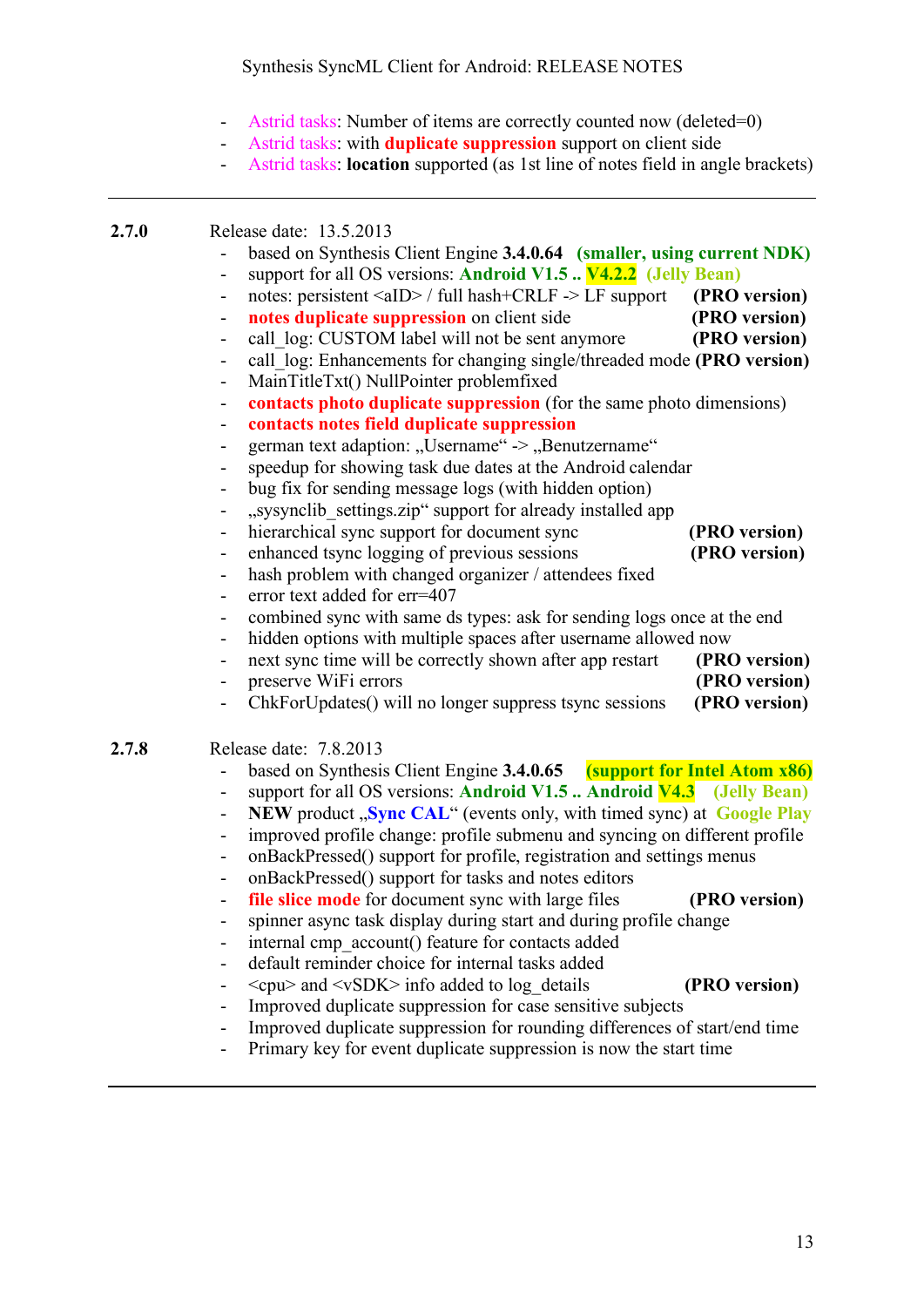- **2.8.0** Release date: 14.8.2013
	- based on Synthesis Client Engine **3.4.0.66**
	- bug fix for crash on some devices in the datastore settings menu
- **2.8.6** Release date: 27.10.2013
	- based on Synthesis Client Engine **3.4.0.68**
	- calendar settings: problem with opening categories menu is fixed now
	- calendar settings: problem of not saving changes is fixed now
	- no unrelated widget syncs anymore
	- tsync blocking disabled when leaving the autosync menu **(PRO version)**
	- **Sync LITE/CAL** allows to identify as "STD" with hidden option " :STD"
	- switch off inaccessible datastore when changing synthesis  $pro \Rightarrow$  synthesis
	- LOCERR\_NOCONN error introduced for syncing in airplane mode
	- avoid NullPointers (prof hd\_tmp / SDK\_rw ) / tasks sorting try/catch
	- call  $\log$ : iso8601 conv and  $\leq$ m1970> +  $\leq$ m2000> suppression
	- speedup for opening notes editor (sorting, empty wildcard) **(PRO version)**
	- several adaptions and speedup for recurring events with exceptions
	- speedup: DispExDates() will be called only with ...: DEXD" option
	- exdates will be sorted by orig date within the rrule hash (to avoid changes)
	- **Sync CAL**: account settings opens settings calendar now
	- **Sync CAL**: is connecting to contacts adapter (for account creation)
	- DeleteAccount is using Com\_Sysync\_Adapt as unified package name
	- contact settings for birthday events in calendar corrected **(PRO version)**
	- Sync with **OI Notepad** added (available as Beta now) **(PRO version)**

#### **2.9.0** Release date: **20.1.2014** based on Synthesis Client Engine **3.4.0.71** - support for all OS versions: **Android V1.5 .. V4.4 (KitKat)**

- avoid alarm settings for invisible exdates
- **OI Notepad** can be used for Notes Sync now **(PRO version)**
- widget recognizes changes of icon mode (**Astrid** + **OI Notepad**)
- no disp of disabled OI Notes in main menu (when using :EDSP)
- events hash is no longer dependent from calendar
- improved sBEG/oTIM comparisons
- tasks VCALENDAR 1.0 adaption: no change  $,$ system" >  $,$ Europe/Zurich"
- unique calendar categories and "cal=xx" warnings correctly working again
- **internal notes editor** is loading in **background** now **(PRO version)**
- + wildcard improvements **(PRO version)**
	- + notes delete mode: all or wildcard selection **(PRO version)**
- **internal tasks editor** is loading in **background** now
- $-$  + wildcard improvements
- + invalid due date sorting corrected
- + account group (, account: xxx") improvements
- + tasks delete mode: for long click and selection
- $\leftarrow$  + with geo coords <lat> <long> support
- + **GPS geo location** support / connection to Google Maps
- $+$  interval  $> 1$  for reccurence tasks is supported now



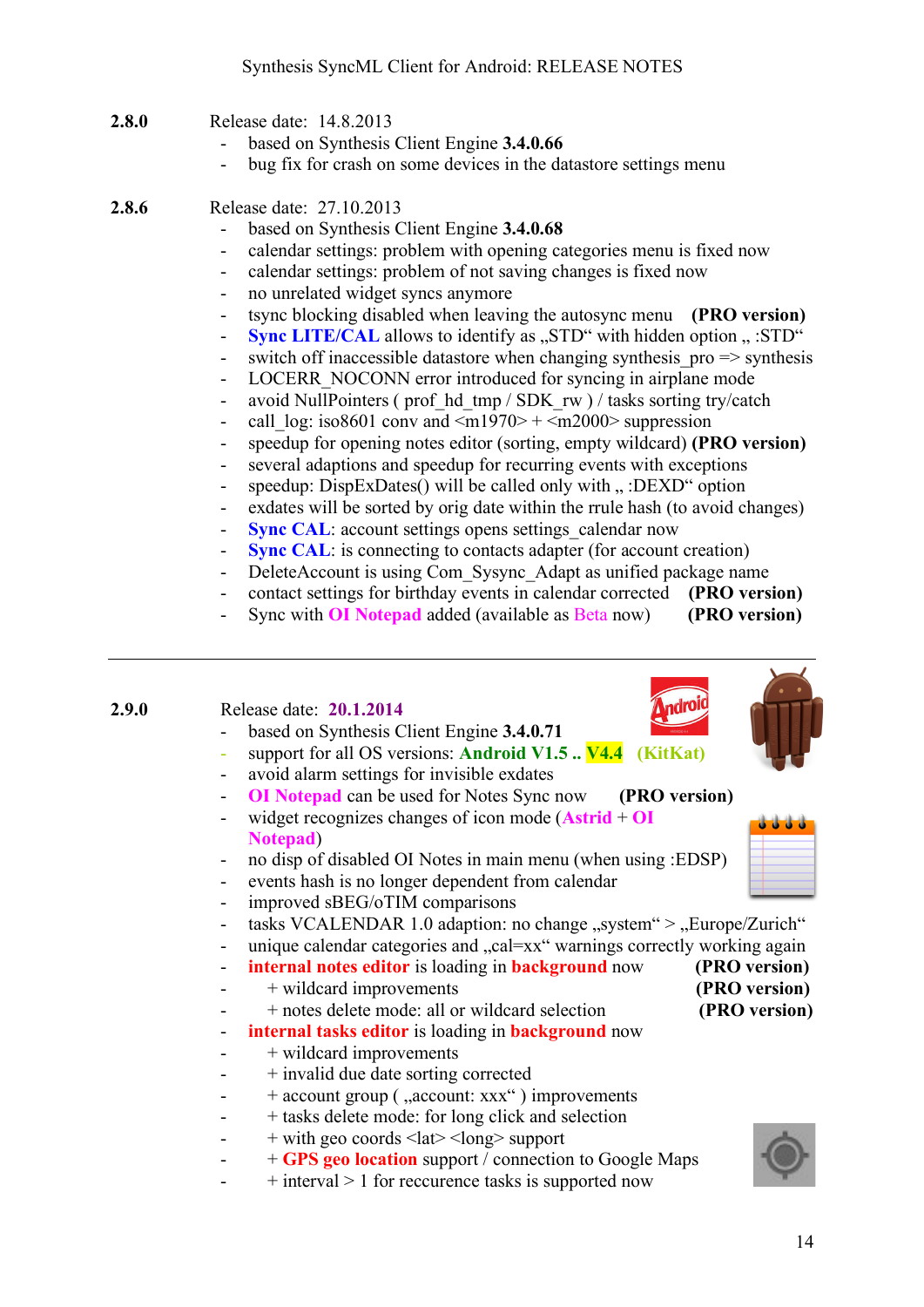- **Alex Baker's Tasks** (**Astrid** To-Do List Clone) supported (version 4.6.12 or newer of **, Tasks**" should be installed)
- tasks category field is always visible now on SyncML side
- warning option for forced slow sync mode added
- tsync details: weekday titles will toggle and show bold **(PRO version)**
- tsync details: warning if no valid next sync is selected **(PRO version)**
- tsync status info (pink lines) no longer visible by default **(PRO version)**
- EscOut CR <=> LF crossover problem fixed
- recurrence exception (RECURRENCE-ID) offset and time zone fix
- engine: timezone Olson name recognition fix
- MONTHLY by BYMONTHDAY problem fixed for VCALENDAR 1.0
- New device's user zone switches for events and tasks
- tasks: RRULE with exceptions: exceptions changes are recognized now
- avoid cross DUP elimination removal (with UPD of remaining item)

**3.0.0** Release date: 22.4.2014

- based on Synthesis Client Engine **3.4.0.72**
- reactivate counter update for changed profile sync (using long click)
- BOOT\_COMPLETED permission no longer used for STD version
- all required permissions can be found now at the documentation
- some statistics display improvements (n calls, but 0 milliseconds)
- avoid notes/tasks\_both NullPointer
- speedup for RR\_MONTH recognition (for RRULE tasks)
- catching "targetdb" tsync directory as well **(PRO version)**
- 2 additional timed sync retries in case of LOCERR\_SRVNOTFOUND or LOCERR\_CERT\_NOT\_INVALID (with https); show light green title bar only in case of retries **(PRO version)**
- timed sync with app restart will try again after 10 seconds **(PRO version)**
- changed tasks in UTC timezone from server will not be sent back again
- changed tasks with categories from server will not be sent back again
- tasks: number of items is now based on due time (no longer on start time)
- show manual syncs with **green title bar** now in log menu
- speedup for internal tasks and notes editor opening
- tasks recurrence limits no longer bound to 180 days
- tasks reccurrence counting corrected
- tasks editor: wildcard search works now for priority and due date as well
- tasks editor: do selected and wildcard items first
- tasks editor: changed due/start/last time will be saved with seconds = 0
- forced slow sync warning switch: influence at autosync **(PRO version)**
- ...system adaption for local timezone (floating for VCALENDAR 1.0)
- eventStatus 0/1 changes are ignored now
- modified fields added for internal tasks and notes
- accounts: click to name  $\rightarrow$  adapt creation name / long click  $\rightarrow$  submenu
- GooglePlay license checker earlier done for tasks/notes Widget opening
- events/tasks name/color picker with click / extended menu with long click
- iID-aID separation for tasks (avoids reuse of localID)
- tasks editor: due dates are at the right border now
- events: check cal=xxx before duplicates
- settings menu: with long click for account details
- ListView support for internal tasks and notes

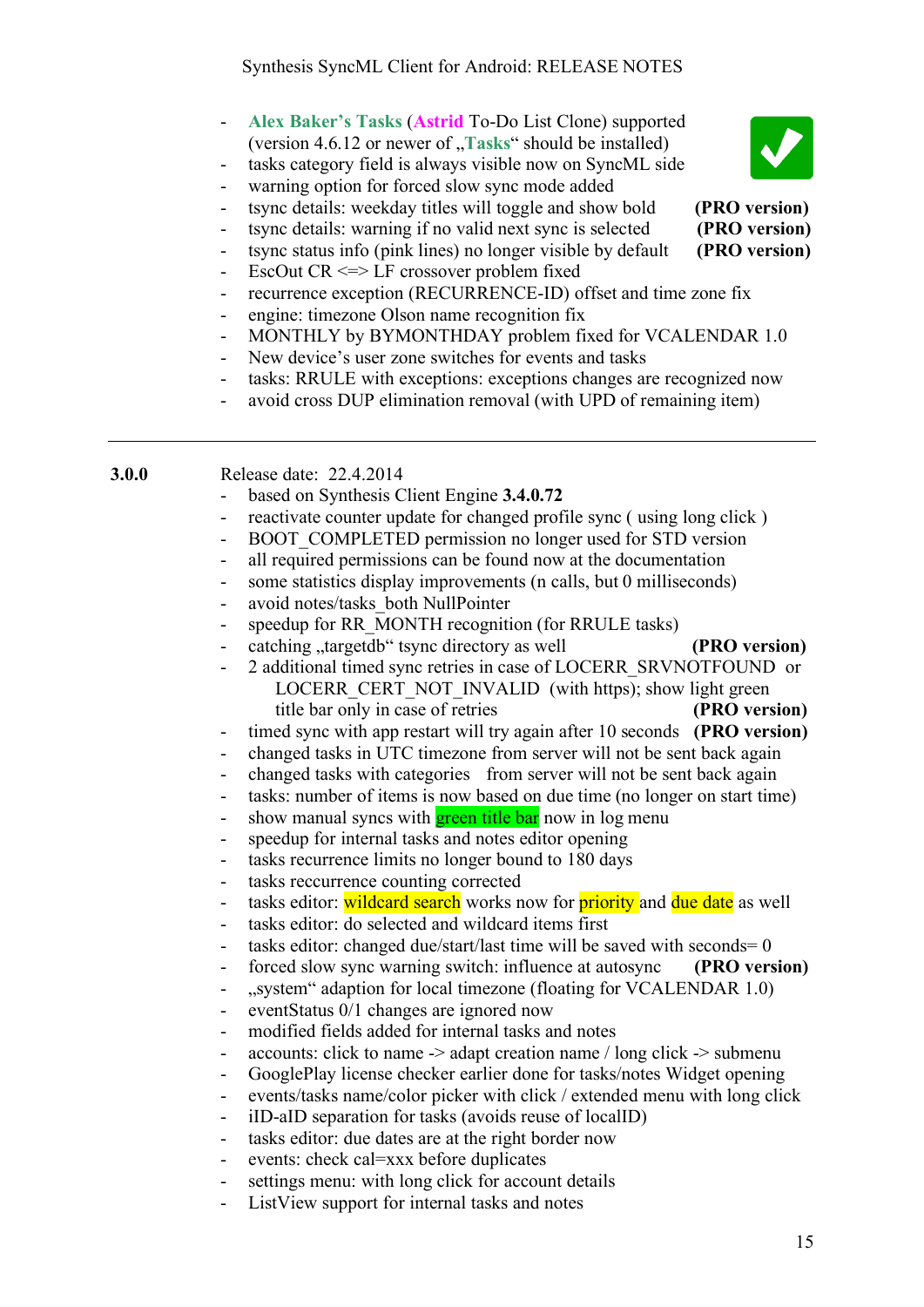- internal tasks and notes with modified date
- replace-instead-add supported
- delete of non active account entries rejected
- tasks calendar entries will not be removed, if switched off in tasks settings
- tasks: pink background for start time only
- show deleted recurrence items in tasks recurrence mode as well
- RRULE shifting for tasks calendar in case start/due is not the same

#### **3.0.1** Release date: 8.5.2014

- allDay fix, no longer extended over several days
- **3.0.7** Release date: 19.8.2014
	- based on Synthesis Client Engine **3.4.0.74**
	- support for all OS versions: **Android V1.5 .. Android L**
	- engine fix: Session DeleteContext for JNI/Android L
	- <accessLevel>case sensitivity fixed for AndroidL
	- log details: number of statistics line corrected **(PRO version)**
	- notes: fix for duplicate removal **(PRO version)**
	- allDay alarm time adaption
	- BYMONTH recognition added (RR next improved)
	- **separate sync/vis** modes introduced for tasks (task accounts can be independently activated for sync and/or made visible at the internal tasks manager)
	- interface for **Pocket Informant tasks ( WebIS )** added (works for demo as well as for full version of Pocket Informant)
	- hierarchical tasks support for Pocket Informant tasks
	- 1-2-5-9 priority scheme / allDay support for Pocket Informant
	- several tasks cnt adaptions
	- no double read counting anymore for SMS **(PRO version)**
	- KitKat 4.4 SMS adaptions for the **Default SMS App (PRO version)**
	- all 4 internal JAVA libraries are now API level =  $19$  (=4.4 KitKat)
	- error texts: Server: ... added
	- error 10400 will be shown as timeout now
	- several screenshot mode adaptions
	- all settings files moved to subdirectory (hidden opt : SUBS is obsolete now)
	- speedup for call  $log$  and sms sync **(PRO version)**
	- sorting SMS alphabetically by text, if the same date/time **(PRO version)**
	- error 420 problem fixed for tasks first call
	- some ehancements on contacts duplication suppression (postal, events, ...)
	- faster <ltime> conversion with hidden option :SMST
	- adb logcat identification is now I/SySync and I/Widget
	- forced http(s) connection closing no longer at the main thread
	- tasks edit: changed date will be updated at the intermediate layer
	- tasks  $\Leftrightarrow$  pi\_tasks change will be done consistently
	- tasks counter is now syn (internally) and vis (at the widget)
	- duplication suppression improved (continue checks in next session)
	- display number of deleted duplicates
	- WiFi activation trial in "3G or WiFi" mode
	- disarm TAIF backslash bombs
	- internal tasks/notes entries can be copied with long click, <aID> dup check





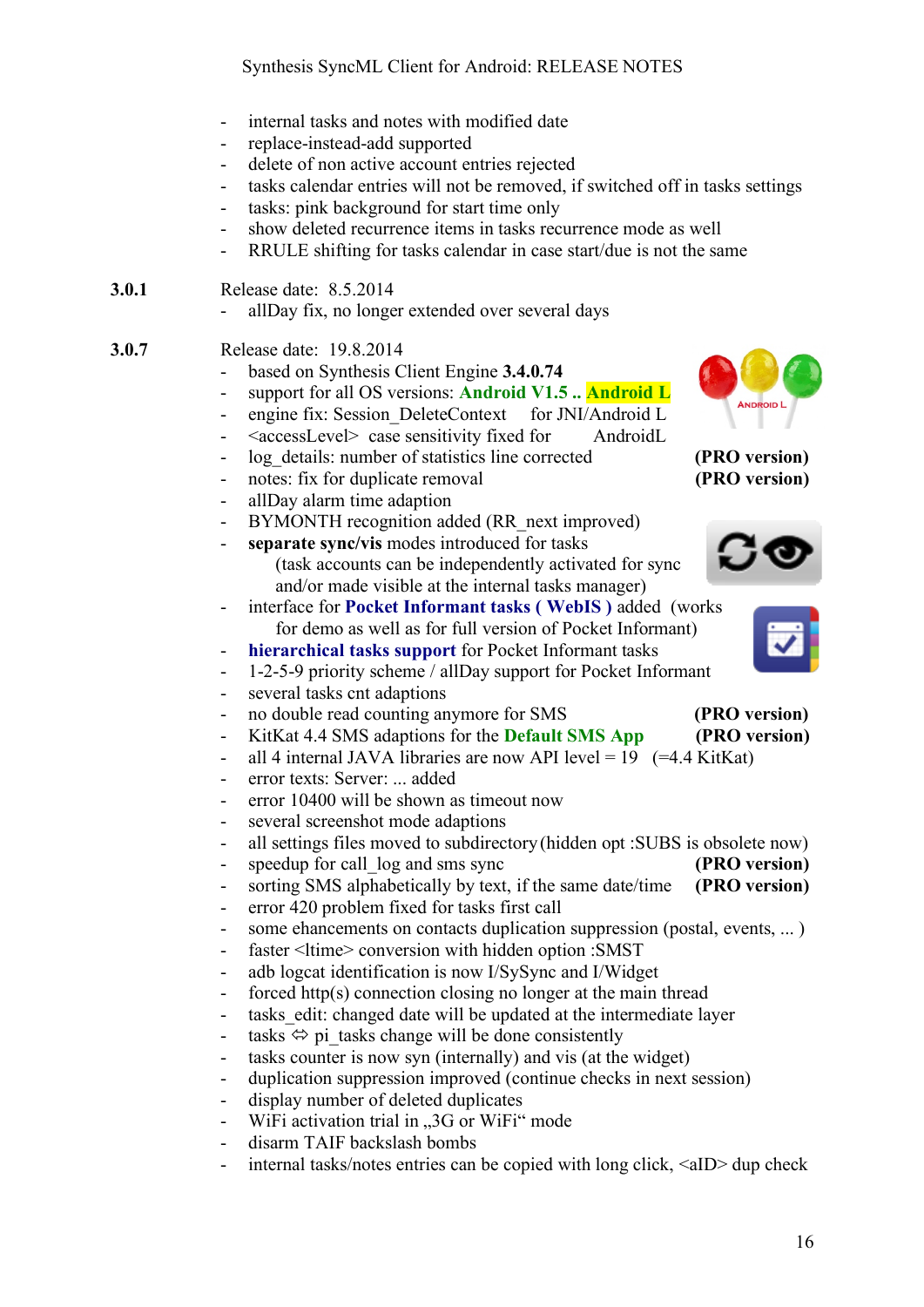#### Synthesis SyncML Client for Android: RELEASE NOTES

## **3.0.11** Release date: 27.8.2014

- based on Synthesis Client Engine **3.4.0.75**
- a problem of  $V3.0.7$  (hanging at events "preparing") is fixed (TAIF backslash bombs: EscOut() scaling for large objects)
- delete arrows added for most of the editable fields of the app
- fTSyncPrep < during > adaption / GetItems "se" and "msg"
- PostDbg logging  $>1 \le 2$ ... with time (milliseconds) information

| 3.2.0 | Release date: 26.11.2014 |  |
|-------|--------------------------|--|
|       |                          |  |

- based on Synthesis Client Engine 3.4.0.76
- support for all OS versions **Android V1.5 ..Android 5.0 (Lollipop)**
- larger contact photos supported now for Android 4.0 and newer
- several RRULE adaptions for calendar and tasks
- problem with deleting all entries of a specific calendar is fixed
- registration menu: fixed for license text field type (TEdit)
- disabled datastore logos shown **black & white** greyed out
- logs with no changes: datastore logos will be shown greyed out
- **Sync\_LITE** / **Sync CAL** do not activate keyboard for URL field
- **Sync\_LITE** / **Sync CAL** with **long click** support on main menu
- improved forced slowsync client side recognition
- linebreak problem in tasks editor fixed, allow multiline task title now
- LogFeeder (with ListView) added
- bday cal: MIN\_YEAR is now 1996 due to Android DST problems
- settings menu with disabled **black & white** support for ds and tsync
- avoid switching off CLG/DOC ds after special sync **(PRO version)**
- log (wide) info update during sync session
- settings menu icons will toggle enable switch as well
- call  $\log$  icon w/o grey background now **(PRO version)**
- max log detail entry field on a different place for hor/ver **(PRO version)**
- log: display red icons in case of error
- hidden options are treated case insensitively now
- tzTime: faster time comparisons for the same timezone
- $log:$  multiLog mode with  $.M''$  (including horizontal scrolling)
- wifi info with double quote peeling
- wifiReq multi profile sync dependent on current session **(PRO version)**
- SMS: forced contacts loader (for name recognition) **(PRO version)**
- notes/tasks editor ins/del with wildcards: avoid crash with NotifyChanged()
- rejects of too large contact photos (out of memory error)
- show datastore info in red in case of error
- **battery level checker** for timed sync **(PRO version)**
- current battery level display in log menu for tablets
- break/abort mode is only active after icon color is no longer orange
- **calendar multi category combinations** available for calendar assignment
- **calendar category <none>** introduced
- tsync icon is a button now and gives info about next sync or battery level
- onBackPressed extension at con/cal/tsk entry creation menu
- internal renovation of the hidden option system
- calendar categories submenu is now also available for **Sync CAL**
- **bookmarks (and history) sync** with 2-way sync support **(PRO version)**
- log files > 1 MB will be zipped automatically before sending



24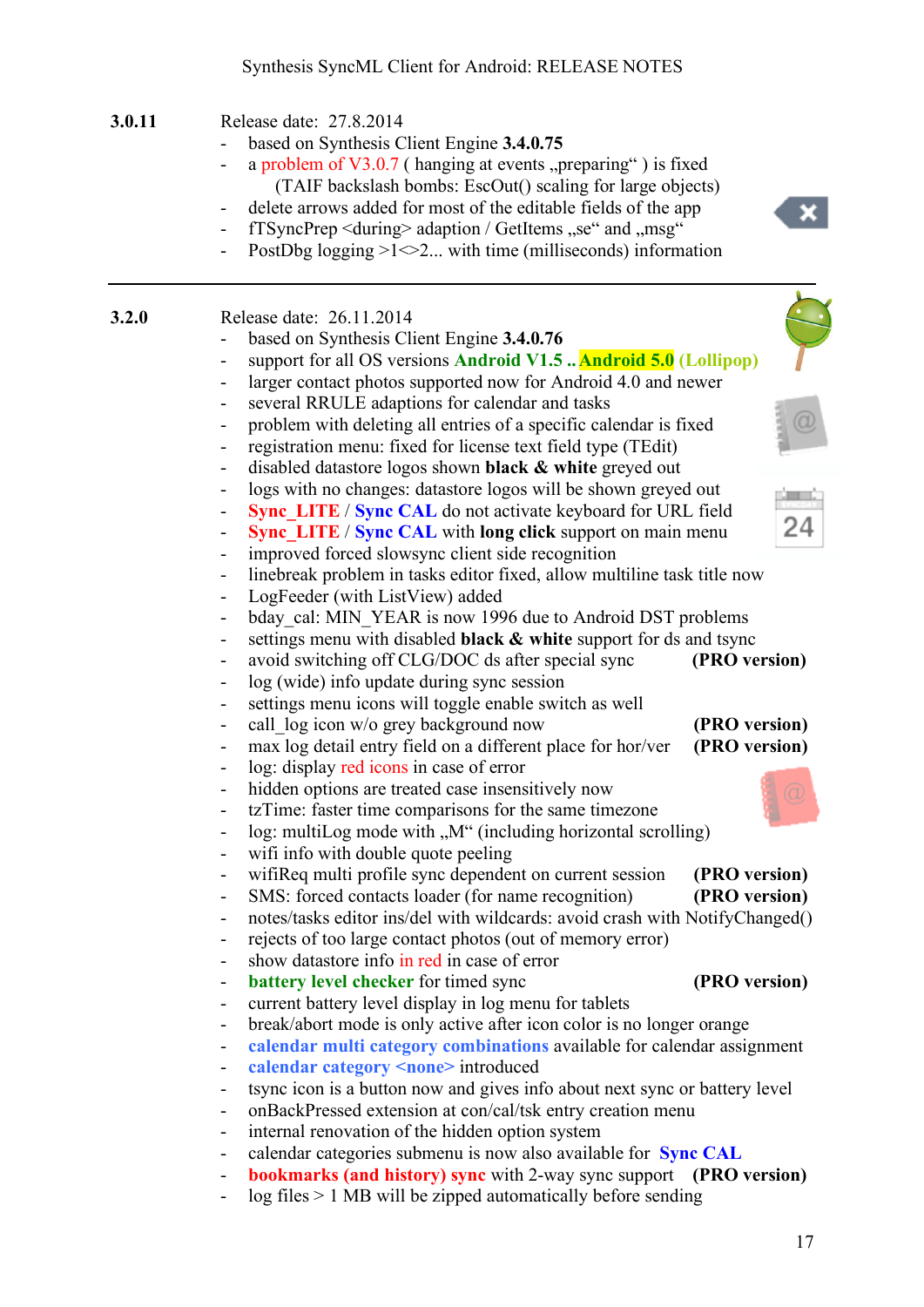## Synthesis SyncML Client for Android: RELEASE NOTES

| 3.2.1 | Release date: 7.12.2014<br>fix for Astrid tasks adapter w/o reminder data<br>internal tasks w/o accounts are working properly now                                                                                                                                                                                                                                                                                                                                                                                                                                                                                                                                                                                                                                                       |
|-------|-----------------------------------------------------------------------------------------------------------------------------------------------------------------------------------------------------------------------------------------------------------------------------------------------------------------------------------------------------------------------------------------------------------------------------------------------------------------------------------------------------------------------------------------------------------------------------------------------------------------------------------------------------------------------------------------------------------------------------------------------------------------------------------------|
|       |                                                                                                                                                                                                                                                                                                                                                                                                                                                                                                                                                                                                                                                                                                                                                                                         |
| 3.3.0 | Release date: 16.5.2015<br>based on Synthesis Client Engine $3.4.0.78$ (C++ expiry date adapted)<br>support for all versions Android V1.5  Android 5.1 (Lollipop)<br>-<br>minor adaptions for screenshot $+$ log modes<br>-<br>virtual+abstract ds adaptions<br>$\overline{\phantom{0}}$<br>log: <hang> support for <newbar><br/><math>\overline{\phantom{0}}</math><br/><ds common=""> class as base for all datastores<br/>-</ds></newbar></hang>                                                                                                                                                                                                                                                                                                                                     |
|       | log details: individual datastore selection in multi mode<br>(PRO version)<br>-<br>log details: avoid multiple statistics and 0 % display<br>(PRO version)<br>tsync: changing the charge level will not setup time again<br>(PRO version)                                                                                                                                                                                                                                                                                                                                                                                                                                                                                                                                               |
|       | log: horizontal scroll mode is active by default now<br>-<br>speedup for the LogFeeder<br>-<br>screenshot mode adaptions (3x2 mode introduced)<br>-<br>interface for Pocket Informant notes (WebIS) added (works for demo-<br>as well as for full version of Pocket Informant)<br>(PRO version)<br>call log settings / log detail text adaptions<br>(PRO version)<br>-<br>events: supress rrule UNTIL defs before start time<br>-<br>speedup for rrule RR next() handling<br>-<br>speedup for hash calculations and HandleDups w/o changes<br>-                                                                                                                                                                                                                                         |
|       | incomplete sync error will be written to dedicated datastores<br>-<br>Time BEGIN/END statistics speedup (and switched off by default)<br>$\overline{\phantom{0}}$<br>specific support for session (:SESS) and ds statistics (:STDS)<br>-<br>birthday deletion will be executed in sync session now directly<br>-<br>permission.READ EXTERNAL STORAGE added<br>$\overline{\phantom{0}}$<br>Feeders (Notes/Tasks/Logs) with individual section indexers<br>-<br>direct app download with installation for non-GooglePlay apps<br>direct docu download with progress bar (in kBytes)<br>mixed allDay/time recurrence events are supported now<br>-<br>serial number introduced for devices w/o phone and WLAN<br>-<br>enhanced allDay recognition with hidden options :ADUT and :AD24<br>- |
| 3.3.6 | Release date: 28.7.2015<br>based on Synthesis Client Engine 3.4.0.79<br>support for all OS versions: Android V1.5  Android M<br>-<br>easier identification for <b>ORACLE</b> Beehive server<br>custom.DeviceID() fix<br>-<br>server settings: long click info for deviceID and model<br>-<br>avoid leakage at send log stream<br>-<br>delayed tsync session due to GooglePlay license verification timeout<br>-<br>log menu: show longer title in landscape mode<br>-<br>improved widget status display<br>Ξ.<br>provisioning extensions (licensetext/code, ) and correct initialisation<br>profile display adaptions<br>-<br>reduce Log_t() output<br>-                                                                                                                                |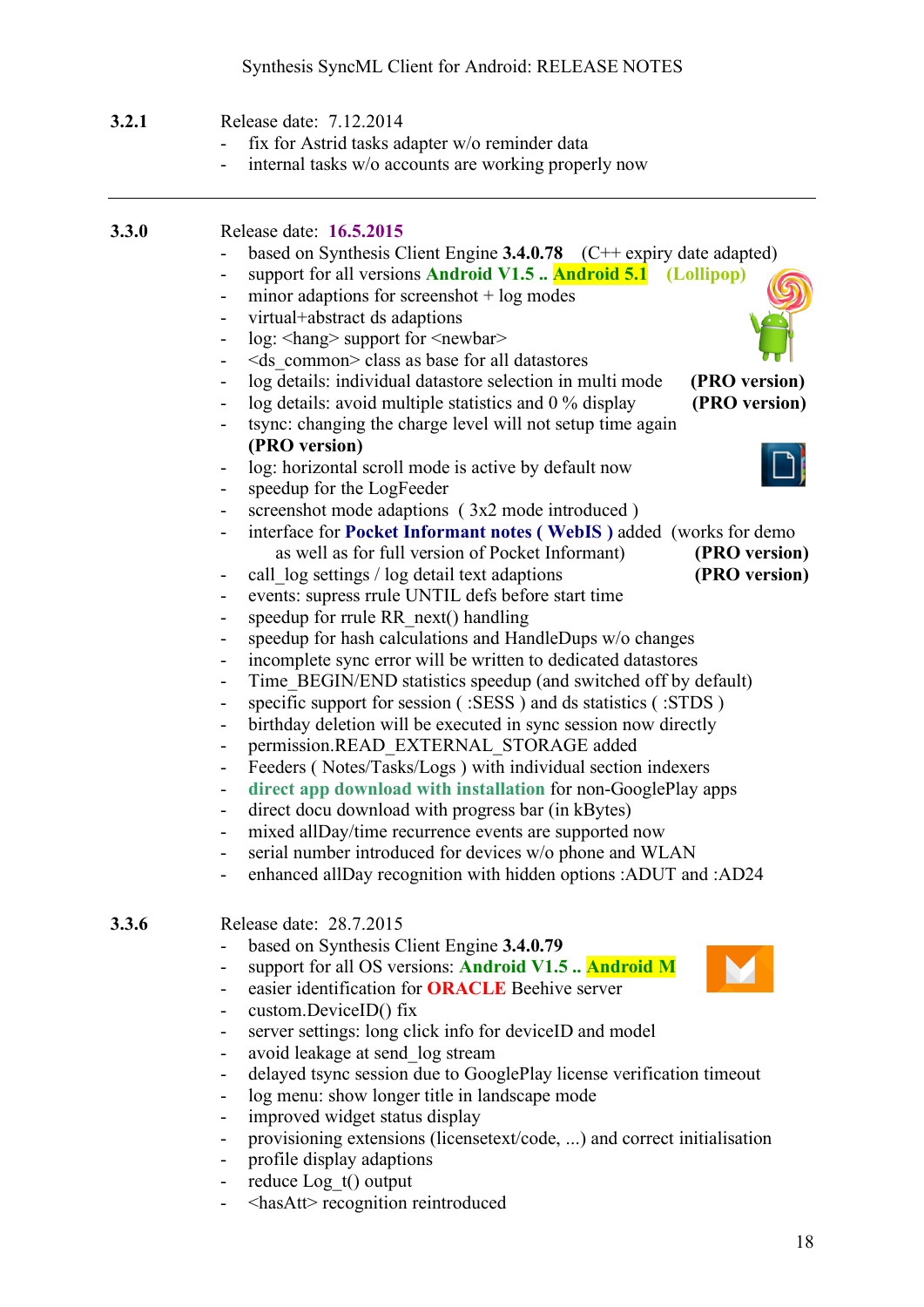| 3.3.9  | Release date: 3.8.2015<br>(for STD and PRO only)<br>based on Synthesis Client Engine 3.4.0.80<br><b>Informant (WebIS)</b> recognition adapted:<br>$\overline{\phantom{0}}$<br>(due to a Google ban of their app, WebIS had to                                                                                                                                                                                                                                                                                                   |
|--------|---------------------------------------------------------------------------------------------------------------------------------------------------------------------------------------------------------------------------------------------------------------------------------------------------------------------------------------------------------------------------------------------------------------------------------------------------------------------------------------------------------------------------------|
| 3.3.12 | rename app and database interface)<br>Release date: 4.8.2015<br>(for STD and PRO only)<br>based on Synthesis Client Engine 3.4.0.81<br><b>Informant (WebIS)</b> server $\geq$ client due date fix                                                                                                                                                                                                                                                                                                                               |
| 3.4.0  | Release date: 15.12.2015<br>based on Synthesis Client Engine 3.4.0.82<br>http + https retry display at main screen / logs and widget<br>tasks/notes settings with Pocket Informant / WebIS Informant display<br>$\qquad \qquad \blacksquare$<br>sync modes can be changed now also from the settings menu<br>$\qquad \qquad \blacksquare$<br>log details: call log / SMS in blue for outgoing<br>(PRO version)<br>log details: call log<br>in red for missing calls<br>(PRO version)                                            |
|        | std widget: lower click goes to the main screen now<br>$\qquad \qquad \blacksquare$<br>LOCERR_BAD_TIME= 20058 introduced (no sync with bad system time)<br>$\overline{\phantom{a}}$<br>sync mode button with choice for directly going to the ds settings screen<br>log/log details: text width calculation and expanded disp<br>(PRO version)<br>$\blacksquare$<br>call log display added (same as for tasks/notes editors)<br>(PRO version)<br>$\blacksquare$<br>section indexer and color picker size adjusted correctly now |
|        | notes orientation change: with full width line now<br>(PRO version)<br>$\qquad \qquad \blacksquare$<br>bookmark support for Samsung browsers<br>(PRO version)<br>$\qquad \qquad \blacksquare$<br>call log: rejected calls are handled correctly now<br>(PRO version)<br>$\blacksquare$<br>notes/tasks/sms/call log wildcards show # of selected items now<br>$\qquad \qquad \blacksquare$<br>several extensions for using dynamic screen width<br>$\blacksquare$                                                                |
|        | Android 5.X: timed sync is only allowed in 5 minutes steps (PRO version)<br>$\qquad \qquad \blacksquare$<br>tasks entry creation: due date (instead of start date)<br>internal tasks editor: ordering start $\Leftrightarrow$ due changed on display<br>internal tasks editor: allday flag will be stored correctly now (alone)<br>log_details: more readable green color for sms statistics<br>(PRO version)<br>temporary license will not get lost any more after some restarting<br>$\qquad \qquad \blacksquare$             |
|        | some menu icons at the title bar (settings, about, new, delete, search)<br>$\qquad \qquad \blacksquare$<br>improved alphabetic sort for internal notes<br>(PRO version)<br>$\blacksquare$<br>notes edit cut at the correct screen position now<br>$\blacksquare$<br>title size will be set dynamically smaller (if not enough room)<br>$\overline{\phantom{a}}$<br>lost 24h mode (am/pm bug) workaround for Android 5.X Lollipop<br>$\overline{\phantom{a}}$                                                                    |
|        | improved settings, log, about menu icons<br>$\overline{\phantom{0}}$<br>ds bookmarks: no more reject items<br>(PRO version)<br>$\overline{\phantom{0}}$<br>LogFeeder: full line separation<br>$\overline{\phantom{a}}$<br>number of processors will be shown at the log file<br>$\overline{\phantom{a}}$<br>don't show potential profile name for Sync LITE / Sync CAL anymore<br>$\qquad \qquad -$                                                                                                                             |
|        | new profile with copy: account settings will be copied as well<br>۰<br>consistent selector box adaptions (also smaller for Android 2.X)<br>$\qquad \qquad \blacksquare$<br>rrule exceptions will be moved automatically when changing calendar<br>$\blacksquare$<br>touch exdates display / corrected item counting for deleted exceptions<br>-                                                                                                                                                                                 |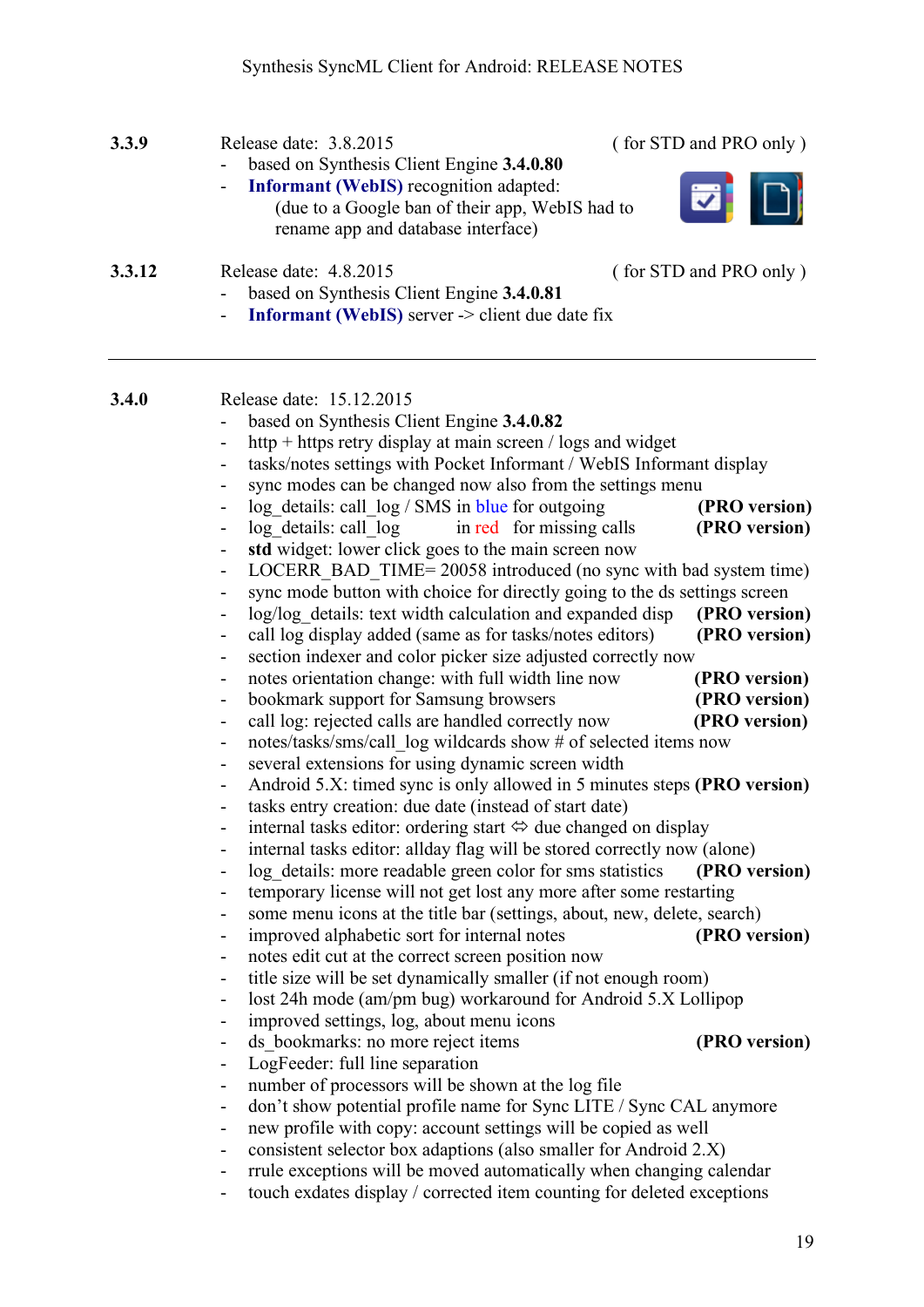- log details: with UNTIL info for reccurence events **(PRO version)**
- reccurence UNTIL year 4501 (from iPhone) is considered as infinite
- :UTFE option for sync servers with incomplete UTF-8 implementation
- new categories can create new calendars now directly
- random color for created calendars (by categories)
- touching calendar name will fill edit fields correctly (again)
- reccurrence weekday calculation corrected
- changing category assignment will not cause sync update anymore
- <noMatchStr> problem solved for calendar name = number
- speedup: do not wait for <fIsDoneD> anymore / <fIsSending> pipeline
- corrected user abort during hanging connection  $(=>$  no retries)
- CONX/T and CALX/T license support added / icon extensions
- widget no longer with 1. Retry disp at the beginning
- several provisioning extensions: create accounts / sealed mode
- <daysLeft> change recognition with update checker
- increase InsertBulk block for Android 4.0 and higher
- bad <noMatchIndex> fixed
- attendees enhancements: guestCanModify / organizer adaptions
- missing server username will be alerted now (like missing password)

| Release date: 12.2.2016 | 3.4.5 |  |  |
|-------------------------|-------|--|--|
|-------------------------|-------|--|--|

- based on Synthesis Client Engine **3.4.0.83**
- support for all versions **Android V1.5 .. Android 6.0 (Marshmallow)**
- release real date adaptions, fix for engine
- provisioning for handling create/delete of sealed accounts
- error 20059 (no account) additions
- neutral organizer for hash calculation
- don't count rejected items as changed items
- move specific branding files to their projects
- port 10443 test access removed
- SySync Widget with LimitStr()
- keep enable switch states of settings menu after restart
- provisioning account color adaptions
- provisioning account tsync min/max time limit introduced **(PRO version)**
- settings account (call from Android settings) adapted (button color, size)
- main menu BlkWidth adaption for error with long text
- :CHGI (hidden option) introduced
- settings tsync: save changes adapted for tsync off **(PRO version)**
- do not allow colons in acc/cal names anymore
- provisioning support also for **Sync\_LITE** and **Sync\_CAL**
- empty organizer adaptions, hidden option :ORGA introduced
- delete unused profiles during new installation
- provisioning <prefix> support for <deviceID>
- provisioning can delete all settings files on request
- both T() is treated as PRO version as well now **(PRO version)**
- call  $\log \text{SubStr}()$  adaptions (avoid exceptions) **(PRO version)**
- log detail with (invisible) maxmsgsize= -1 support **(PRO version)**
- group handling adaptions
- some distance lines (settings ds) adjusted

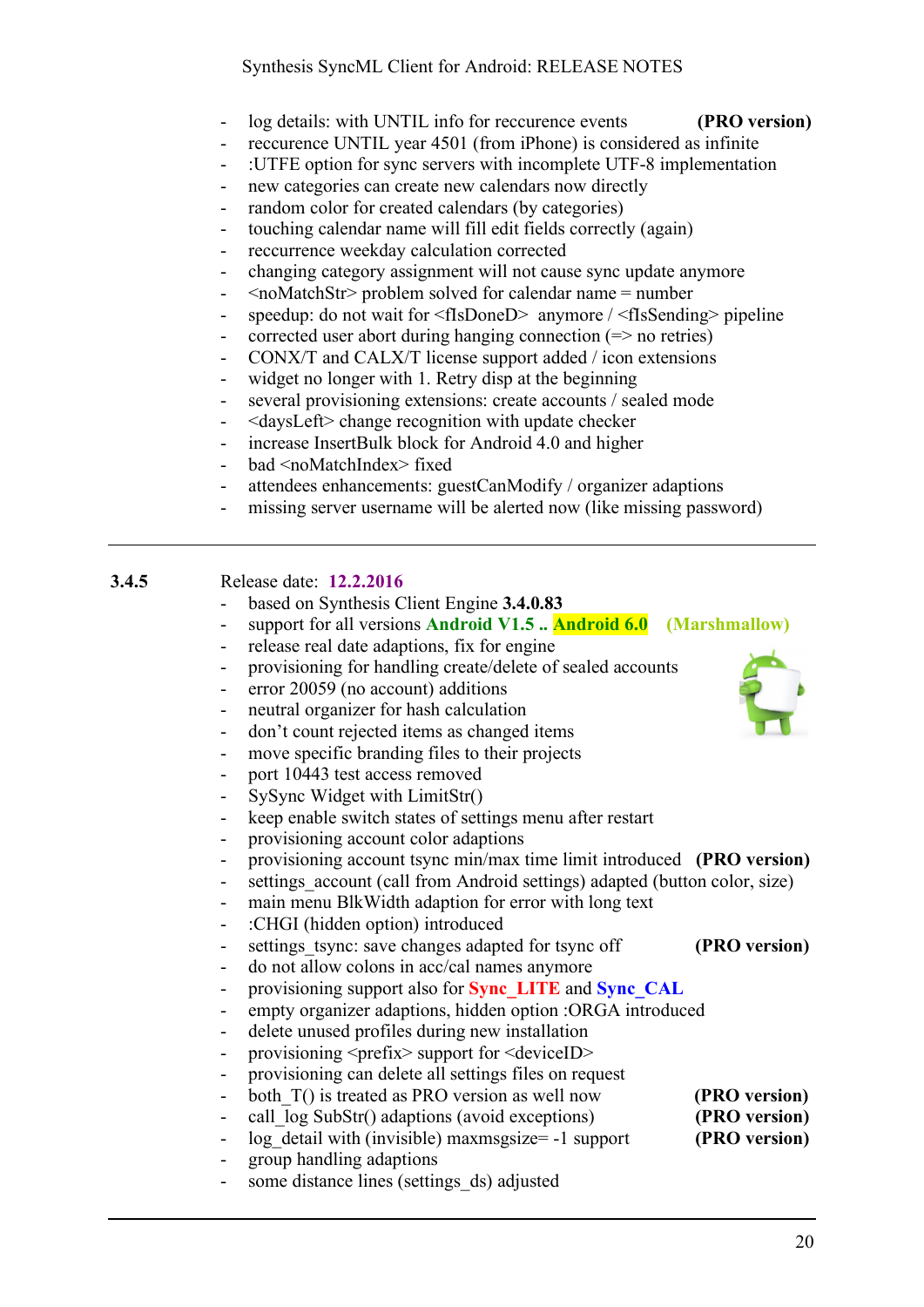| 3.4.6  | Release date: 19.2.2016<br>based on Synthesis Client Engine 3.4.0.84<br>server settings: <sp> at the end of username ignored<br/>display GooglePlay icons (again) within app<br/>Ξ.<br/>set http://www. default for empty url<br/>Ξ.<br/>problem with deleting provisioning profiles fixed<br/>provisioning info will not override current settings (if not <upd>)<br/>۰<br/><b>ROLE=OWNER</b> supported (VCALENDAR 1.0)<br/><math display="inline">\blacksquare</math><br/><math>log</math> details: show all hidden opts (usr + reg)<br/>(PRO version)<br/><math display="inline">\overline{\phantom{a}}</math></upd></sp>                                                                                                                                   |
|--------|----------------------------------------------------------------------------------------------------------------------------------------------------------------------------------------------------------------------------------------------------------------------------------------------------------------------------------------------------------------------------------------------------------------------------------------------------------------------------------------------------------------------------------------------------------------------------------------------------------------------------------------------------------------------------------------------------------------------------------------------------------------|
| 3.4.7  | Release date: 29.2.2016<br>based on Synthesis Client Engine 3.4.0.85 (license "file=xxx" extensions)<br>account conversion update/read for ORG and ATT<br><b>ORACLE</b> filter adaptions $[*^{\circ}]$ $[-]$ $[+]$ -> server for attendees (if using the<br>$\overline{\phantom{0}}$<br>Oracle filter flag)                                                                                                                                                                                                                                                                                                                                                                                                                                                    |
| 3.4.8  | Release date: 5.3.2016<br>based on Synthesis Client Engine 3.4.0.86<br>specific Log $t()$ adaptions, different $\le$ ident $>$ for widgets<br>$\overline{\phantom{0}}$<br>case insensivity for username comparisons (ORG/ATT)<br>Ξ.<br>account/calendar default names adapted for provisioning mode<br>Ξ.<br>account creation / deletion with case insensitive name comparison<br>long click log mode: show only with/without logs for provisioning<br>cleanup for ReadAttendees() and UpdateAttendees()<br>Ξ.<br>internal <account>":"<calendar> notation for ds hif system<br/><math>\overline{\phantom{0}}</math><br/>provisioning: changing username will reset account name default<br/><b>ORACLE</b> filter status [*+] added<br/>-</calendar></account> |
| 3.4.9  | Release date: 8.3.2016<br>based on Synthesis Client Engine 3.4.0.87<br>network timeout set to 5 seconds (still with 2 calls and 2 x 2 retries)<br>-<br>improved break / abort handling with displayed texts<br>۰<br><b>ORACLE</b> filter status [?] for TENTATIVE attendance added<br>-                                                                                                                                                                                                                                                                                                                                                                                                                                                                        |
| 3.4.10 | Release date: 18.3.2016<br>(available as beta version only)<br>based on Synthesis Client Engine 3.4.0.88<br>multiple birthday/anniversary elimination<br>-<br><guestcanmodify> no longer active for Android 1.X<br/>-<br/>provisioning: with "download path"<br/><b>com.sysync2</b> accounts introduced for <math>\geq</math>=Android 3.0<br/>(the Android contacts app can create/edit its entries directly now)<br/>settings accounts: only account comparison<br/>-<br/>contacts hashes will be saved also w/o logging<br/>beta testing: "check for updates" displays the correct new version now<br/>-<br/>:BETA2 introduced (allows updating of the same app version)<br/>Ξ.</guestcanmodify>                                                             |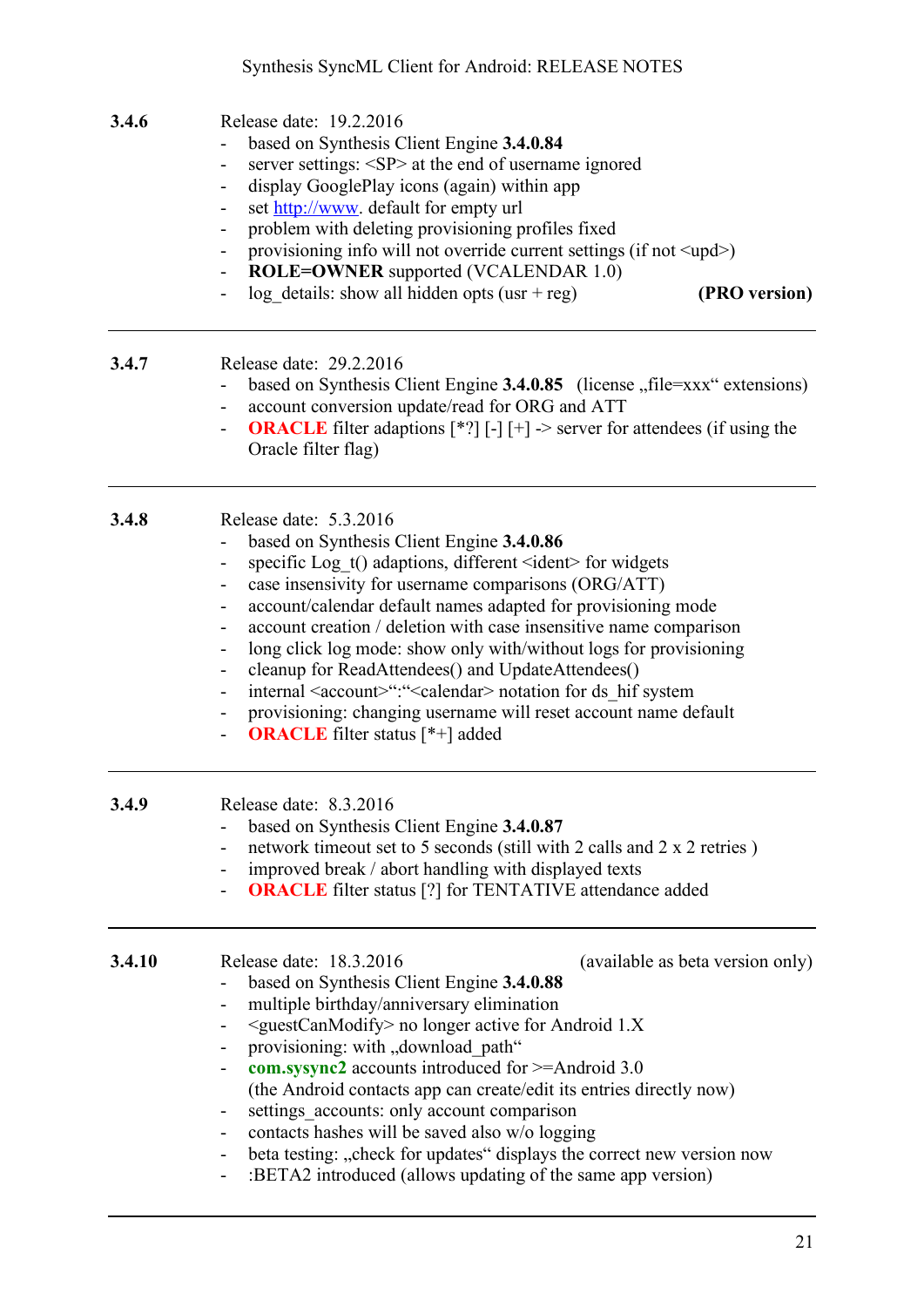- **3.4.11** Release date: 11.4.2016
	- based on Synthesis Client Engine **3.4.0.90**
	- BDAY/TASK calendars created at com.sysync2 account **(PRO version)**
	- corrected account type comparisons
	- BETA/BETA2 downloads also supported for GooglePlay versions now
	- delete calendars: must be com.sysync / com.sysync2 type
	- more detailed SSL error display (hostname, CA trust anchor, expired)
	- hidden option ... :DCSO" (duplicate-suppression contacts subsets only)
	- alarm time adaption for VCALENDAR 1.0 allDay UTC events
	- contact group entries: will be created during UpdateFields() now
	- tablets: profile menu size adaptions for profile name and provisioning
	- less adb log output for sending (message) log files
	- always forces auth-basic with hidden option  $\ldots$  :CTPW"
	- always forces auth-md5 with hidden option  $\ldots$  :MD5A $\ldots$
	- serverP x introduced
	- base64 encode/decode adaptions

**3.5.0** Release date: 12.7.2016

- based on Synthesis Client Engine **3.4.0.93**
- passwords can be stored now as MD5 hash (hidden option  $\ldots$  :MD5D $\lq$ )
- passwords can be RSA encrypted (Android>=4.3) using Android KeyStore

( hidden option  $\ldots$  :RSA")

- red: pwd stored as usr:pwd MD5 hash - silver: pwd stored RSA encrypted
- gold: MD5 hash stored RSA encrypted



- forced md5-auth mode: md5 hash will not be exposed anymore w/o nonce
- forced md5-auth mode: requested basic-auth will not contain pwd anymore
- provisioning mode allows to set full <profileflags> and <transpflags> now
- contact group adaptions (especially for account groups)
- global contact groups "vnd sec.contact.agg.account\_name" supported now
- contacts settings: show counters in **red** for accounts with account group
- duplicate suppression of unnamed contacts items (w/o first/last name)
- flush try/catch for send log: fixes a problem with Android 1.5
- multiPath:  $\le$ remotePath> extensions for contacts, events and tasks
- server settings display ordering: ignore SSL <-> SyncML version
- specific WiFi block added ( hidden option ...: WLAN") for reconnection
- WiFi decision for logs in specific WiFi networks  $($  " :WLAN"  $)$
- stable deviceID recall in case of ..020000000000" MAC address
- ds\_calendar UpdateHash() adaption for  $\leq$ useAtt $>$
- provisioning support for WiFi ssid/pwd, pwd size<8 error recognition
- foreign profile provisioning supported (again)
- enginemodule/base adaptions
- uiapp with provisioning init() support (interface prov), with  $\langle$ savVersion $\rangle$
- first preparations and tests for Android N
- foreign profile provisioning will not change account switches anymore
- sync menu can be called again directly from settings and about menu
- last line (in gray) for log menu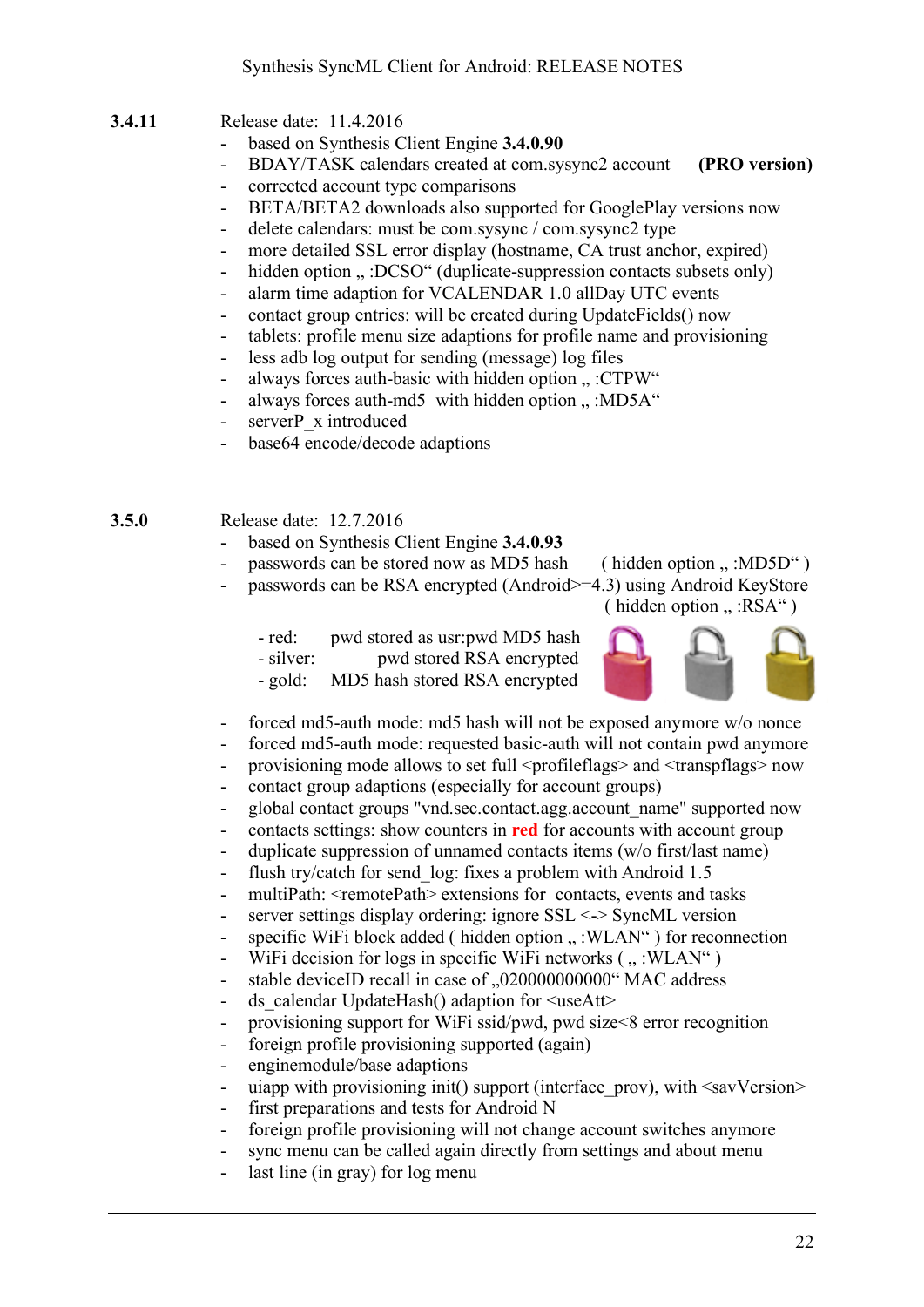#### **3.5.3** Release date: 15.7.2016

- based on Synthesis Client Engine **3.4.0.94**
- RSA keystore algorithm works now also for Android 6.0 and **Android N**
- deviceID no longer contains (invalid) MAC address for Android  $> = 6.0$ (will cause a **slow sync the first time** with this V3.5.3 on Android 6.0)
- hidden option " :XML" can be activated now also for provisioned profiles

**3.5.6** Release date: 6.8.2016

- based on Synthesis Client Engine **3.4.0.95**
- $\mu$ md5" ->  $\mu$ MD5" text adaption
- multiPath:  $\le$ remotePath> extensions with quotes or %XX special chars
- call log: list display with <duration> **(PRO version)**
- call log: sort order for <duration> can be selected now **(PRO version)**
- notes / sms / call log indexer string corrected **(PRO version)**
- contacts account index correction for provisioning (avoid item deletion)
- keep credentials only for copied profile, not for new one
- do not reduce notes item count in case of selection **(PRO version)**
- do not replace profiles anymore with provisioning
- make main screen counters invisible for new (empty) profile

#### **3.5.10** Release date: 10.9.2016

- based on Synthesis Client Engine **3.4.0.96**
- further tests with **Android N** =  $7.0$  (everything seems to work fine)
- speedup for slow wildcard searching at the notes datastore **(PRO version)**
- bookmarks can't be accessed anymore with Android 6.0 and later => stop with error, do not remove items on the server **(PRO version)**
- **LITE** / **CAL** datastore correctly enabled after installation
- corrected alarm adaption for event start time changes on server side
- alarm: corrections for 24 hour events
- main menu: version toggle only on title text (not on tsync icon anymore)
- preparations for last/next sync display at the main menu **(PRO version)**
	- tsyncParams class separated internally **(PRO version)**
- datastore counter display improved in case of error
- ...Sync incomplete" improvements for log menu
- several battery level display adaptions **(PRO version)**
- DB\_TooManySessions (error=101) added
- <engineStopped> when using a too low Android version at provisioning
- alertbox for too low Android version
- unique provisioning profile names are forced now
- unique profile name handling for create/delete
- automatic calendar creation with com.sysync / com.sysync2 support
- dline compareTo a -> b fix (for SMS log display) **(PRO version)**
- syncml.apk is based on this version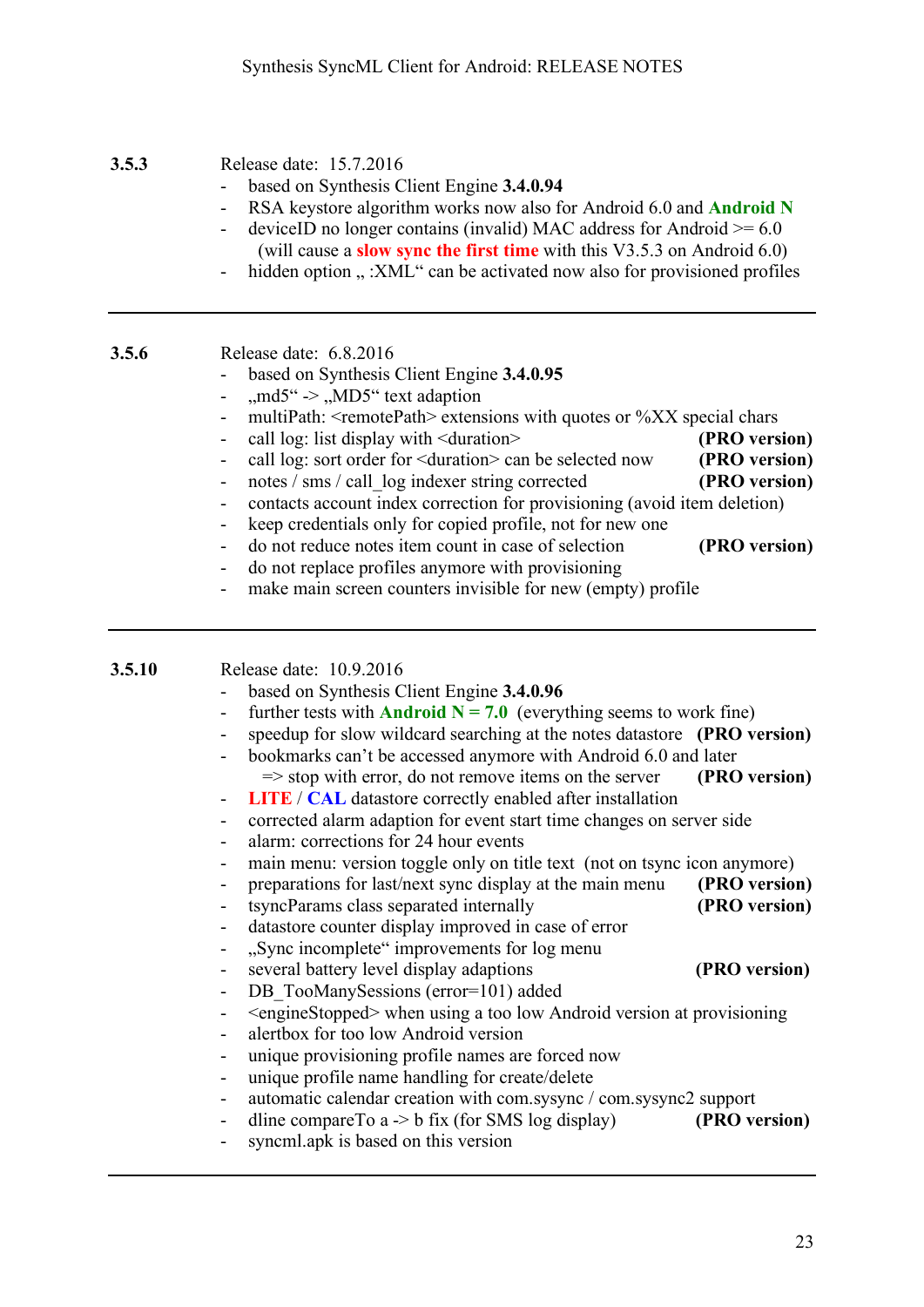## Synthesis SyncML Client for Android: RELEASE NOTES

| 3.5.11 | Release date: 16.9.2016<br>based on Synthesis Client Engine 3.4.0.97<br><b>ORACLE</b> syncml.apk: no longer profile import from other Synthesis apps<br>$\overline{\phantom{0}}$<br>emulator <userandom> preparations</userandom>                                                                                                                                                                                                                                                                                                                                                                                                                                                                                                                                                                                                                                                                                                                                                                                                                                                                                                                                                                                                                                                                                                                                                                                                                                                                                                                                                                                                                                                                                                                                                                                                                                                                                                                                                                                                                                                                                                                                                                                                                                                                                                                      |  |  |
|--------|--------------------------------------------------------------------------------------------------------------------------------------------------------------------------------------------------------------------------------------------------------------------------------------------------------------------------------------------------------------------------------------------------------------------------------------------------------------------------------------------------------------------------------------------------------------------------------------------------------------------------------------------------------------------------------------------------------------------------------------------------------------------------------------------------------------------------------------------------------------------------------------------------------------------------------------------------------------------------------------------------------------------------------------------------------------------------------------------------------------------------------------------------------------------------------------------------------------------------------------------------------------------------------------------------------------------------------------------------------------------------------------------------------------------------------------------------------------------------------------------------------------------------------------------------------------------------------------------------------------------------------------------------------------------------------------------------------------------------------------------------------------------------------------------------------------------------------------------------------------------------------------------------------------------------------------------------------------------------------------------------------------------------------------------------------------------------------------------------------------------------------------------------------------------------------------------------------------------------------------------------------------------------------------------------------------------------------------------------------|--|--|
| 3.5.12 | Release date: 18.9.2016<br>based on Synthesis Client Engine 3.4.0.98<br>avoid recreation of provisioning profile (missing pwd / double profile)<br>$\overline{\phantom{a}}$                                                                                                                                                                                                                                                                                                                                                                                                                                                                                                                                                                                                                                                                                                                                                                                                                                                                                                                                                                                                                                                                                                                                                                                                                                                                                                                                                                                                                                                                                                                                                                                                                                                                                                                                                                                                                                                                                                                                                                                                                                                                                                                                                                            |  |  |
| 3.5.14 | Release date: 1.11.2016<br>based on Synthesis Client Engine 3.4.1.0<br>$\leq$ custom $\geq$ adaptions (get/set)<br>-<br>stable deviceID (username) extensions prepared for syncml.apk<br>tasks / notes widget name specifically adapted for syncml.apk<br>$\overline{\phantom{a}}$<br>get the correct multipath value of provisioning server path<br>$\qquad \qquad \blacksquare$<br>main menu registration field: show only 4 hidden options per line<br>use contacts FN directly (for dup suppression) due to tel.search.ch problem<br>$\overline{\phantom{0}}$<br>tasks internal editor: account can be changed now for already existing tasks<br>-<br>tasks internal editor: default group is now the according account group<br>$\qquad \qquad \blacksquare$<br>tasks internal editor: account change will adapt groups correctly now<br>$\qquad \qquad \blacksquare$<br>tasks: improved status sorting and duplicate supression<br>$\qquad \qquad \blacksquare$<br>avoid logging of unchanged battery level percentage<br>$\qquad \qquad \blacksquare$<br>sms duplicate suppression added ( <prevstep> mode)<br/>(PRO version)<br/>sms err=500 (concurrent modification problem) fixed<br/>(PRO version)<br/>-<br/>tasks detail log correction ins / del for changed account<br/>(PRO version)<br/><math display="block">\qquad \qquad \blacksquare</math><br/>(PRO version)<br/>tasks detail log extended with <done>/<cancel> info<br/><math display="block">\qquad \qquad \blacksquare</math><br/>tasks sorting display (prio): <math>\langle</math> done&gt; <math>\langle</math> =&gt; <math>\langle</math> cancel&gt;<br/>-<br/>tasks/events: reminder correction for allDay events and duration format<br/>-<br/>password fields no longer with text suggestions<br/>IST timezone fix for India Standard Time &lt;=&gt; Ireland Summer Time<br/>Australian timezone fixed: Brisbane (no DST) <math>\le</math> &gt; Sydney (DST)<br/>platform timezones.cpp: check FoundTZ() before name searching<br/><math display="block">\qquad \qquad \blacksquare</math><br/>platform timezones.cpp: adb logging as I/native now<br/>contacts datastore with full sealed 1 support (syncml.apk)<br/>-<br/>SETFLOATING reminder in case of allDay events/tasks<br/><math display="block">\qquad \qquad \blacksquare</math></cancel></done></prevstep> |  |  |
| 3.5.17 | Release date: 9.11.2016<br>based on Synthesis Client Engine 3.4.1.1<br>tasks editor: text changed to "don't create new group"<br>$\qquad \qquad \blacksquare$<br>tasks: db field < keep no groups > added (DB version=35)<br>$\overline{\phantom{0}}$<br>tasks: no account moving in case of updating and no group available<br>del account warning no longer for empty accounts/calendars<br>$\overline{\phantom{0}}$<br>del account warning only once and specific for each profile / SpecificDS<br>$\qquad \qquad \blacksquare$<br>display last/next sync info at the main menu<br>(syncml.apk)<br>۰<br>stable deviceID (username) extensions added for syncml.apk<br>$\qquad \qquad \blacksquare$                                                                                                                                                                                                                                                                                                                                                                                                                                                                                                                                                                                                                                                                                                                                                                                                                                                                                                                                                                                                                                                                                                                                                                                                                                                                                                                                                                                                                                                                                                                                                                                                                                                  |  |  |
| 3.5.18 | identical to V3.5.17, with permanent license for the <b>ORACLE</b> EMM store                                                                                                                                                                                                                                                                                                                                                                                                                                                                                                                                                                                                                                                                                                                                                                                                                                                                                                                                                                                                                                                                                                                                                                                                                                                                                                                                                                                                                                                                                                                                                                                                                                                                                                                                                                                                                                                                                                                                                                                                                                                                                                                                                                                                                                                                           |  |  |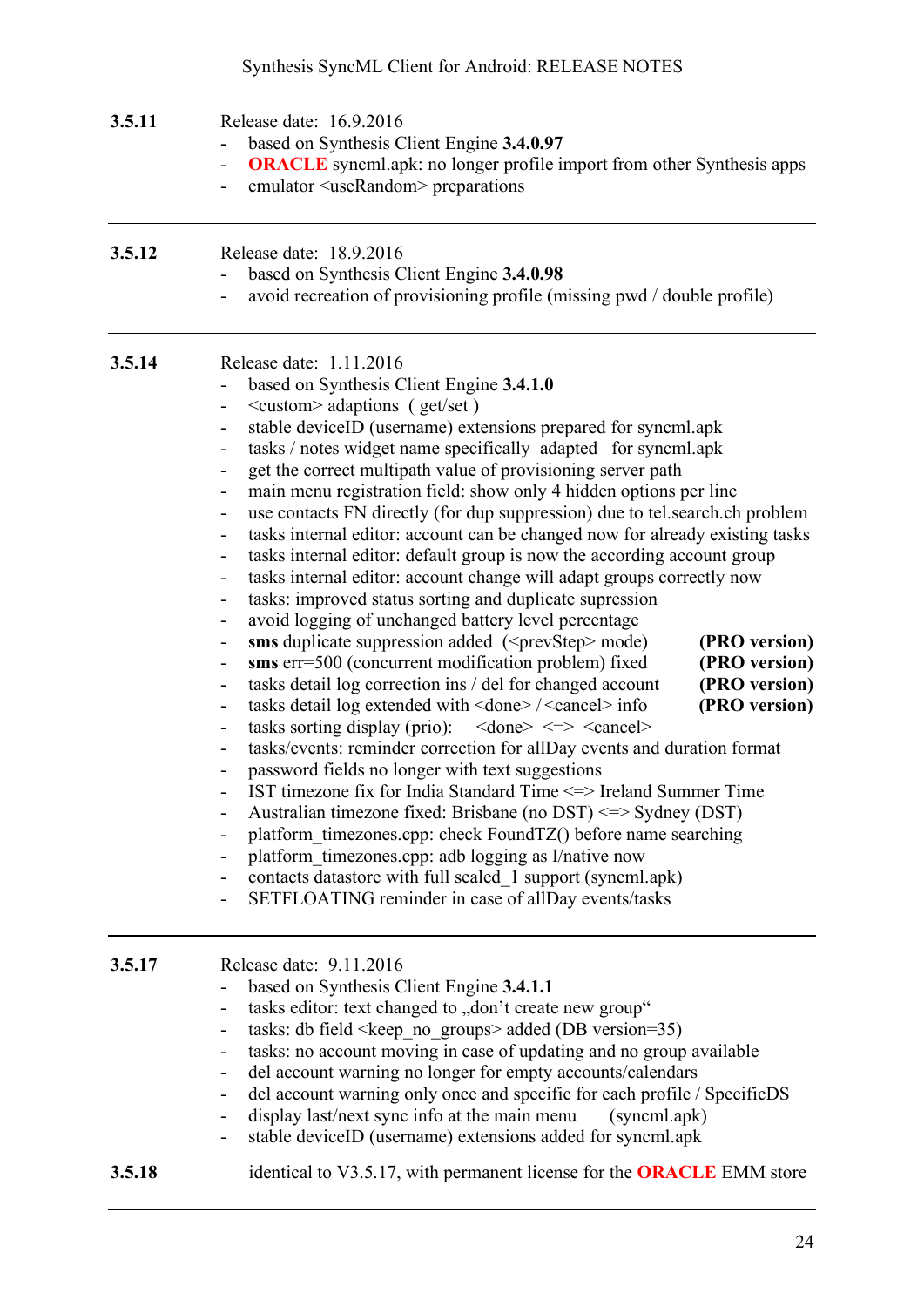**3.6.0** Release date: **26.1.2017**

|                              | based on Synthesis Client Engine 3.4.1.2                                      |               |
|------------------------------|-------------------------------------------------------------------------------|---------------|
| $\overline{\phantom{0}}$     | syncml.apk: guests can't modify anymore                                       |               |
| $\overline{\phantom{0}}$     | update with deleted RRULE will be written into Android calendar               |               |
| $\overline{\phantom{a}}$     | avoid GooglePlay LicenseValidator <signeddata> NullPointer</signeddata>       |               |
| $\overline{\phantom{a}}$     | AES-256 encryption of datastore change files (log details) (PRO version)      |               |
| $\overline{\phantom{0}}$     | statistics file stored also in provisioning mode                              | (PRO version) |
| $\blacksquare$               | log calendar name (xxx:xxx) will be displayed as (xxx)                        | (PRO version) |
|                              | logcat: new internal modes ("-": ADBN and filename: ADBF) added               |               |
| -                            | provisioning: fnd $\&$ !ins $\&$ close profile correctly                      |               |
| $\overline{\phantom{0}}$     | get encrypted AES key only once per sync session                              |               |
| $\overline{\phantom{0}}$     | default status for attendees w/o status is NEEDS ACTION now                   |               |
| $\overline{\phantom{0}}$     | provisioning multi profile preparations                                       |               |
| $\overline{\phantom{0}}$     | server settings menu extended with calendar name for provisioning mode        |               |
| $\overline{\phantom{a}}$     | log detail is showing muliple deviceIDs now                                   | (PRO version) |
| $\qquad \qquad \blacksquare$ | new empty profile: USR DEFAULT + attr                                         |               |
| $\overline{\phantom{0}}$     | profiles: delete button not shown for n=1 or for initial provisioning profile |               |
| $\blacksquare$               | util time: avoid Nullpointer in case of appContext==null                      |               |
|                              | main menu sel sync: don't show off switch for EnabledAlways datastores        |               |
| $\qquad \qquad \blacksquare$ | default account/calendar no longer <usr as="" org=""></usr>                   |               |
| $\qquad \qquad \blacksquare$ | eqMPS() comparison improvements                                               | (PRO version) |
| $\qquad \qquad \blacksquare$ | server settings - username: hidden options on 2nd line                        |               |
| $\overline{\phantom{0}}$     | main menu status line length restriction                                      |               |
| $\blacksquare$               | max. profile name is now 40 characters                                        |               |
| $\overline{\phantom{a}}$     | LOCERR BOOKMARKS introduced for Android 6.0                                   | (PRO version) |
| $\qquad \qquad -$            | checking empty username / password inside server settings menu                |               |
| $\overline{\phantom{0}}$     | screenshot mode again up-to-date                                              |               |
| ۰                            | current list display can be called from main screen now also for contacts,    |               |
|                              | events, docs and bookmarks                                                    | (PRO version) |
|                              | red and blue line added for the NotesFeeder                                   | (PRO version) |
| $\overline{\phantom{a}}$     | haParams class added                                                          |               |
|                              | "o" flag added for log details (oldest first)                                 | (PRO version) |
|                              | "synchroniert" typo fixed                                                     |               |
|                              | Android vSDK=25 adaptions ("Time" replacement preparations)                   |               |
| -                            | native library info displayed now at the "about" menu                         |               |
|                              | "Time" class encapsulated / ui_app_example -> synthesis_lib_sdk               |               |
| $\qquad \qquad \blacksquare$ | "be aware" dialog when saving server settings with tsync                      | (PRO version) |
| $\overline{\phantom{0}}$     | multi profile provisioning display for calendar                               | (PRO version) |
|                              | keystore: KeyGenParameterSpec added                                           |               |
| $\qquad \qquad \blacksquare$ | bookmarks call from main menu: with direct links                              | (PRO version) |
| $\qquad \qquad \blacksquare$ | notes: fast reload device mode introduced (":FARD")                           | (PRO version) |
|                              | events: fast reload device mode introduced (":FARD")                          |               |
| $\qquad \qquad \blacksquare$ | errors 500514 added as texts                                                  |               |
| $\overline{\phantom{a}}$     | multi user mode supported (userID shown at about page)                        |               |
| ۰                            | text, Automatischer Sync" -> "AutoSync"                                       |               |
| $\qquad \qquad \blacksquare$ | cur event is no longer extending util_debug (interface structure)             |               |
| -                            | suspend/resume adaptions (no longer breaking at Update/Delete)                |               |

- <duringSuspend> reporting added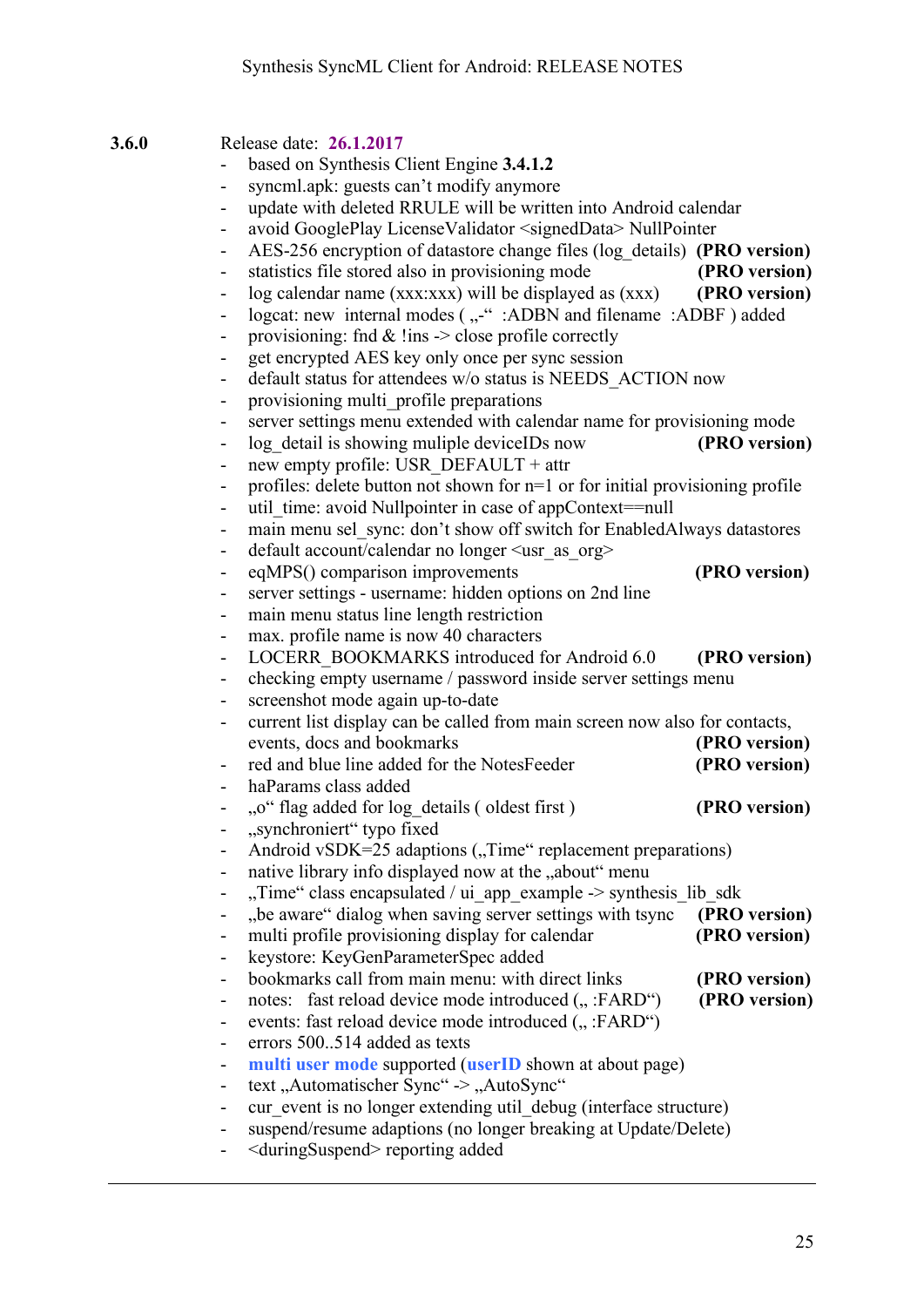## Synthesis SyncML Client for Android: RELEASE NOTES

| 3.6.5  | Release date: 20.2.2017<br>based on Synthesis Client Engine 3.4.1.3<br>support for all versions Android V1.5  Android 7.0 (Nougat)<br>$\qquad \qquad \blacksquare$<br>fast reload device (":FARD"): differentiate suspend/delete<br>FARD: a.iID attendee problem fixed / counter adaptions<br>$\overline{\phantom{0}}$                                                                                                                                                                                                                                                                                                                                                                                                                                                                                                                                                                                          | android 7.0                                                                                        |
|--------|-----------------------------------------------------------------------------------------------------------------------------------------------------------------------------------------------------------------------------------------------------------------------------------------------------------------------------------------------------------------------------------------------------------------------------------------------------------------------------------------------------------------------------------------------------------------------------------------------------------------------------------------------------------------------------------------------------------------------------------------------------------------------------------------------------------------------------------------------------------------------------------------------------------------|----------------------------------------------------------------------------------------------------|
|        | FARD for kReloadDev() or lReloadDev()<br>۰<br>lite gray color for time of invisible calendar events<br>$\overline{\phantom{0}}$<br>log details RR exc ordering is now sBEG ascending)<br>haParams cleanup (eliminate duplicate vars)<br>$\overline{\phantom{0}}$                                                                                                                                                                                                                                                                                                                                                                                                                                                                                                                                                                                                                                                | (PRO version)<br>(PRO version)                                                                     |
|        | NotesFeeder with 2nd line (end) and 3rd line (ORG/UNT)<br>۰<br>NotesFeeder red / blue line corrections<br>$\overline{\phantom{a}}$<br>NotesFeeder enhancements for calendar: ins/upd/del disp<br>$\overline{\phantom{0}}$<br>sync reporting with $Upd()$ for ReportTot $()$<br>۰<br>Android 7.0 fix for contacts: use RAW projection (ACC PROJ)                                                                                                                                                                                                                                                                                                                                                                                                                                                                                                                                                                 | (PRO version)<br>(PRO version)<br>(PRO version)                                                    |
|        | NotesFeeder: white -> transparent (for bookmarks sel)<br>$\overline{\phantom{0}}$<br>independent <vhd> for events and NotesFeeder<br/><math display="block">\qquad \qquad \blacksquare</math><br/>RR exc events TouchTitle() improved with updated hash<br/><math display="block">\qquad \qquad \blacksquare</math><br/>PARSEEMAILSPEC workaround for unquoted/unescaped attendees<br/><math display="inline">\overline{\phantom{a}}</math></vhd>                                                                                                                                                                                                                                                                                                                                                                                                                                                               | (PRO version)<br>(PRO version)                                                                     |
|        | provisioning recovery of invisible accounts / calendars<br>-<br>provisioning extension for already configured datastores<br>-<br>several adaptions for ongoing Android 1.5 support                                                                                                                                                                                                                                                                                                                                                                                                                                                                                                                                                                                                                                                                                                                              |                                                                                                    |
| 3.6.6  | identical to V3.6.5, with permanent license for the <b>ORACLE</b> EMM store<br>۰                                                                                                                                                                                                                                                                                                                                                                                                                                                                                                                                                                                                                                                                                                                                                                                                                                |                                                                                                    |
| 3.6.8  | Release date: 23.6.2017<br>"doze" typo fixed                                                                                                                                                                                                                                                                                                                                                                                                                                                                                                                                                                                                                                                                                                                                                                                                                                                                    |                                                                                                    |
| 3.6.9  | identical to V3.6.8, with permanent license for the <b>ORACLE</b> EMM store                                                                                                                                                                                                                                                                                                                                                                                                                                                                                                                                                                                                                                                                                                                                                                                                                                     |                                                                                                    |
| 3.6.10 | Release date: 30.6.2017<br>default sync mode for calendar is now "update device"                                                                                                                                                                                                                                                                                                                                                                                                                                                                                                                                                                                                                                                                                                                                                                                                                                |                                                                                                    |
| 3.6.11 | identical to V3.6.10, with permanent license for the <b>ORACLE</b> EMM store                                                                                                                                                                                                                                                                                                                                                                                                                                                                                                                                                                                                                                                                                                                                                                                                                                    |                                                                                                    |
| 3.7.0  | Release date: 25.4.2017<br>based on Synthesis Client Engine 3.4.1.5<br>NotesFeeder (other) right padding added<br>$\qquad \qquad \blacksquare$<br>NotesFeeder (other) red color for delZ / sorting improved<br>$\overline{\phantom{0}}$<br>NotesFeeder (other) <ivis> don't count deleted elements<br/><math display="block">\qquad \qquad \blacksquare</math><br/>NotesFeeder (other) LTGRAY month separator fixed<br/><math>\blacksquare</math><br/>avoid Android 1.5 account <type> / NowAlarm nulll problem<br/>۰<br/>get elem() common <aid> problem fixed (RRULE with exceptions)<br/>-<br/>more contrast for (searching) looking glass icon on white background<br/>bugfix for bookmarks w/o wildcard choice<br/><math>\overline{\phantom{0}}</math><br/>"doze" typo fixed<br/>-<br/>call log ds / call log settings: filtered entries added<br/><math>\overline{\phantom{0}}</math></aid></type></ivis> | (PRO version)<br>(PRO version)<br>(PRO version)<br>(PRO version)<br>(PRO version)<br>(PRO version) |
|        | NotesFeeder (other) LTGRAY for masked accounts/cals<br>$\overline{\phantom{0}}$<br>NotesFeeder (other) with EscIn(SP)<br>$\blacksquare$<br>further :FARD improvements, speedup for cr_event (ENG)<br>$\qquad \qquad \blacksquare$                                                                                                                                                                                                                                                                                                                                                                                                                                                                                                                                                                                                                                                                               | (PRO version)<br>(PRO version)                                                                     |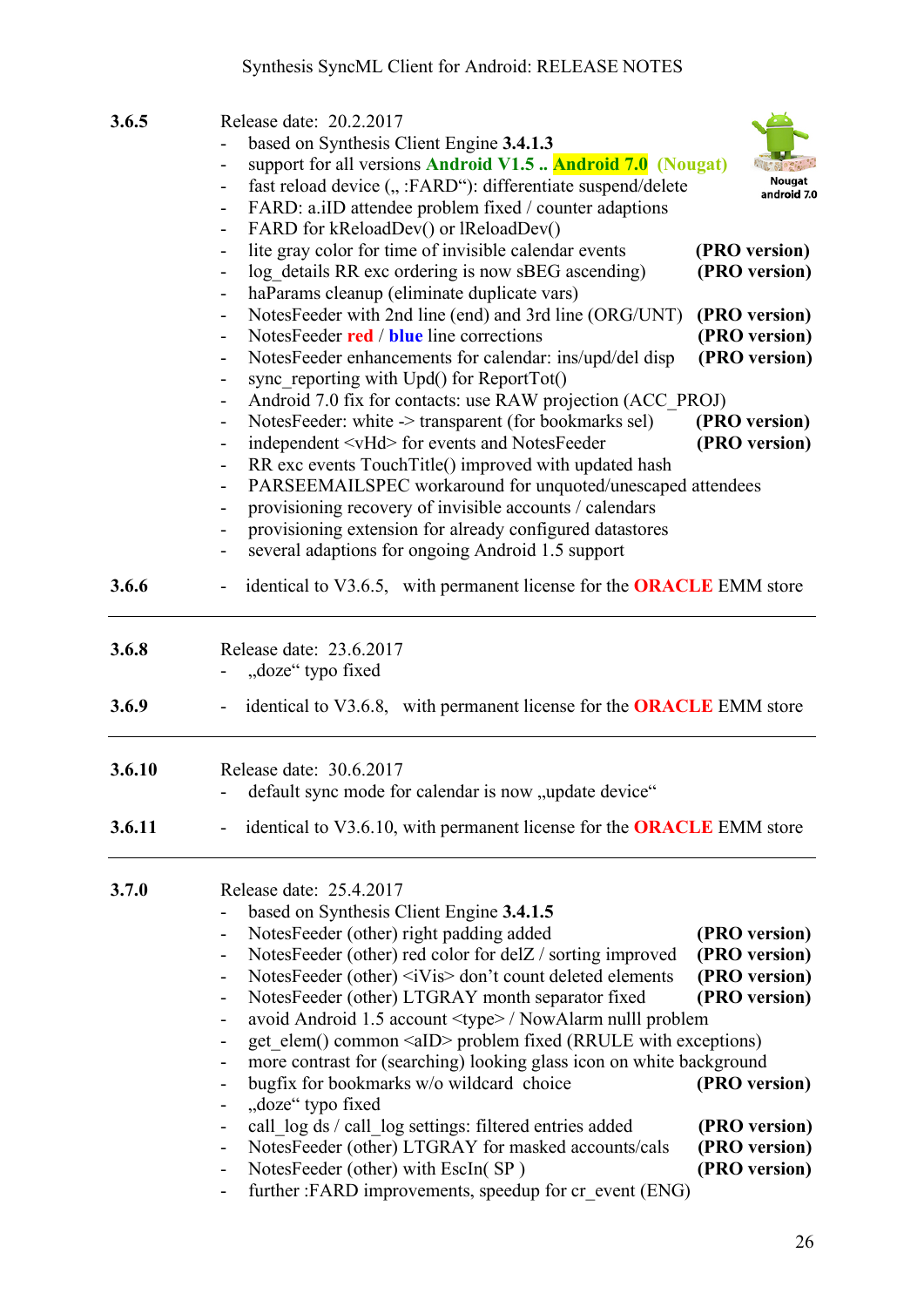- syn/vis switches for contact accounts and event calendars
- color support for contact accounts
- contacts duplicate suppression improved (chg / phone numbers with SP / -)
- NotesFeeder (contacts) with multiple phone number disp **(PRO version)**
- NotesFeeder: bookmarks can use the full display width **(PRO version)**
- logs: max number of log entries with "t" support, red line for changed date
- "WET" timezone problem fixed for VCALENDAR 1.0
- fill in <organizer> db field for new calendar app / FixOrganizer() added
- scaled font adaptions (corrected screens with large font setting)
- call log: problem fixed with not found update entry **(PRO version)**
- color picker is taking the already defined color as default
- <custom.textDensity> visible now at the log file
- internal tasks: real semaphore introduced, avoid duplicate item display

| 3.7.4 |                              | Release date: 24.7.2017                                                       |               |
|-------|------------------------------|-------------------------------------------------------------------------------|---------------|
|       |                              | based on Synthesis Client Engine 3.4.1.6                                      |               |
|       | $\qquad \qquad \blacksquare$ | fix for starting app via widget (settings tsync)                              | (PRO version) |
|       | $\overline{\phantom{0}}$     | NotesFeeder (other) "DEL" display for events                                  | (PRO version) |
|       | $\qquad \qquad \blacksquare$ | NotesFeeder (other) increaed display width                                    | (PRO version) |
|       | $\overline{\phantom{a}}$     | NotesFeeder (other) \n -> $\langle$ SP> adaption                              | (PRO version) |
|       | $\qquad \qquad \blacksquare$ | log details: MAX blk width extended $80 \approx 220$                          | (PRO version) |
|       | $\qquad \qquad \blacksquare$ | HIF elem symmetric sorting (compareTo h)                                      |               |
|       | $\overline{\phantom{a}}$     | "About" alertbox for Docu Download can display existing pdf file directly     |               |
|       | $\qquad \qquad \blacksquare$ | docu version file is searched locally (at server's version directory) first   |               |
|       | $\overline{\phantom{a}}$     | log details title adaption for large fonts                                    | (PRO version) |
|       | $\qquad \qquad \blacksquare$ | log details text size adaptions, downsize only statistics                     | (PRO version) |
|       | $\overline{\phantom{0}}$     | <b>bookmarks</b> no longer supported with Android 7.0 and later (PRO version) |               |
|       | $\overline{\phantom{0}}$     | avoid during Spinner crashes at app start                                     |               |
|       | $\overline{\phantom{0}}$     | origTime DATE adaptions and <allday> propagation</allday>                     |               |
|       | $\qquad \qquad \blacksquare$ | calendar: don't store location info in case of deleted recurrence exceptions  |               |
|       | $\overline{\phantom{0}}$     |                                                                               |               |
|       | $\qquad \qquad \blacksquare$ | hidden.DSLI (don't store log info) added                                      |               |
|       | $\qquad \qquad \blacksquare$ | correct text width calculation (rounding up), less reserve used               |               |
|       |                              | correct width for main title text with large font display                     |               |
|       | $\qquad \qquad \blacksquare$ | LogFeeder day separation: black (instead of red) line                         | (PRO version) |
|       | $\qquad \qquad \blacksquare$ | last/next not "now" during init/special                                       |               |
|       | $\qquad \qquad \blacksquare$ | no more registration hidden options for GooglePlay                            |               |
|       | -                            | NotesFeeder no longer changing to red after timed sync                        | (PRO version) |
|       | $\overline{\phantom{a}}$     | updated license validity display at GooglePlay apps start                     |               |
|       | $\blacksquare$               | LogFeeder: "t" adaptions (new lCnt)                                           | (PRO version) |
|       | $\overline{\phantom{0}}$     | provisioning default sync mode setup adaptions                                |               |
|       | -                            | corrupted fotos no longer cause a reject, simply do not override existing     |               |
|       | $\qquad \qquad \blacksquare$ | contacts flags/label adapptions: flags are now always stronger than labels    |               |
|       | $\overline{\phantom{0}}$     | $ToCC()$ with $<$ ok.flag> recognition: avoid multiple writing                |               |
|       | -                            | zap warnings: create named lists of affected datastores                       |               |
|       | $\qquad \qquad \blacksquare$ | zap warnings: texts en/de/fr adapted accordingly                              |               |
|       | $\qquad \qquad \blacksquare$ | suppress zap warnings for empty calendar, addressbook and notes               |               |
|       | $\qquad \qquad \blacksquare$ | X-ANNIVERSARY supports 3 entries now                                          |               |
|       | -                            | large photo size improvements                                                 |               |

**CC**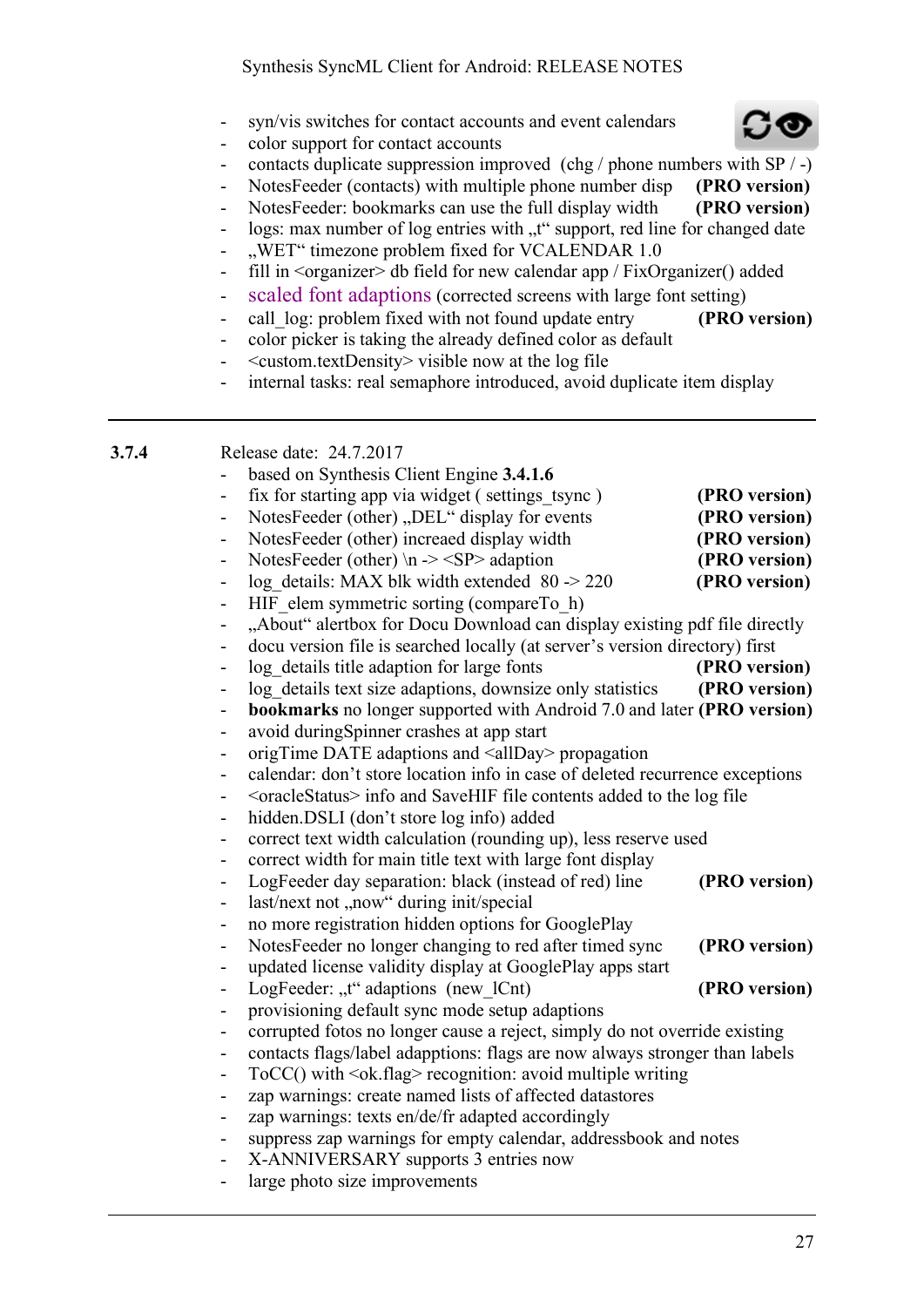- **3.8.0** Release date: 15.11.2017
	- based on Synthesis Client Engine **3.4.1.8**
	- support for extended license range  $> 2021-03$
	- localengineds: license duration is now uInt16
	- uInt64 adaptions for engine plugins
	- support for all versions **Android V1.5 .. Android 8.0 (Oreo)**
	- settings ds: ask for saving changes before creating/deleting an account
	- "about" menu: vSDK=xx display added
	- ds calendar: geo  $\Leftrightarrow$  location additions
	- release date also added to logfile
	- further flags/label combination adaptions
	- invisible option  $\ldots$  :LOGE" introduced (log to email)
	- invisible option ...: NDCO" introduced (no duplicate suppress for contacts)
	- license productFlags/licenseType info at logfile now
	- AndroidStudio adaptions: direct SDK\_util.\* imports / package renamings
	- AndroidStudio adaptions: rsc compliance / UTF-8
	- avoid UpdateDevice fallback to NormalSync after error
	- avoid forced device SlowSync mode change after error
	- cleanup of AndroidManifest.xml at the libraries (StartupIntentReceiver)
	- SMS update ok now for timed sync, if app is SMS owner **(PRO version**)
	- several log detail enhancements **(PRO version)**
	- log detail  $\mathbf{u}^*$  can open/close one line **(PRO version)**
	- log detail "and "c" mode added **(PRO version)**
	- datastore slow / reload / update icon overlays added
	- event icon ...24" displayed white for reload / update device
	- avoid UpdateWidget <rv> NullPointer
	- ...
	sunknown ssid > " recognition introduced
	- "about" copyright with starting year
	- log detail: avoid  $\langle$ size $\rangle$  conversion for phone numbers **(PRO version)**
	- <fAbort> recognition for user abort cascade
- **3.9.0** Release date: **5.2.2018** (available as beta version only)
- - based on Synthesis Client Engine **3.4.1.11**
		- SDK engine/interface version changed to **V2.2.0**
	- globallogs support added, including blocks (hidden option :LOGG)
	- engine DebugBlock O calls with <opened> param
	- ACCESS FINE LOCATION no longer needed for sync\_cal / syncml.apk
	- SMS: owner alertbox back only if changed during session **(PRO version)**
	- AndroidStudio: more lint/inspection adaptions
	- AndroidManifest.xml cleanup
	- SDK lang: eliminate SuppressLint(), as it can't be used in plain JAVA env
	- syncmode arrows will be painted b/w in case of b/w mode
	- getFilesDir() support for non-accessible /data/data directory
	- V\_ONEWAY support for **ORACLE** provisioning



- 
- 
- 
- 
-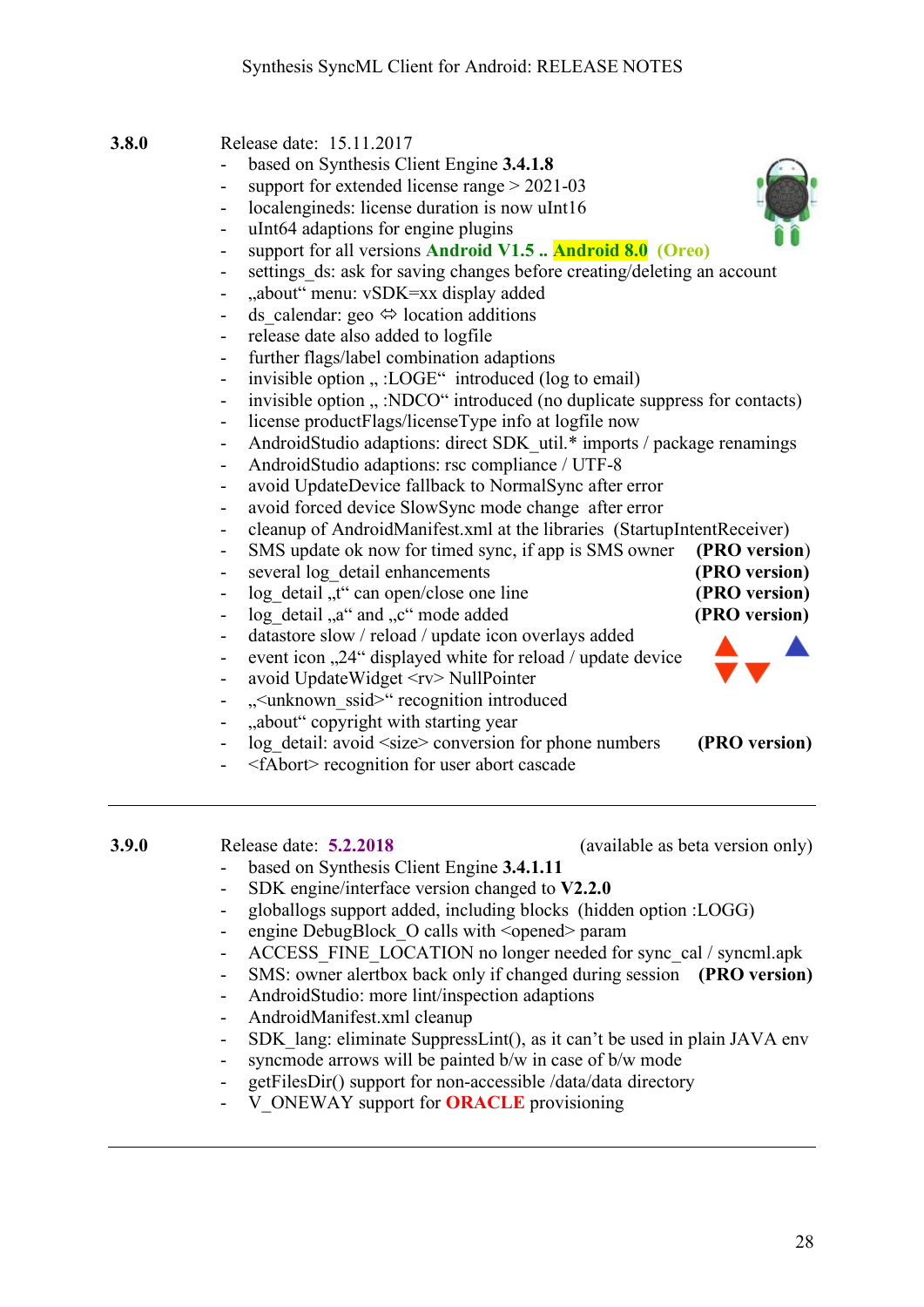- **4.0.0 / 4.0.2** Release date: 10.4.2018
	- based on Synthesis Client Engine **3.4.1.12**
	- **4.0.0** (minApi3) supporting **Android V1.5 .. (V3.2)**
	- **4.0.2** (minApi14) supporting **Android V4.0 .. V8.1 (Oreo)**
	- additional (64 bit) native libraries available now: **arm64-v8a** / **x64\_64**
	- show 32/64 bit information in log file (from native level)
	- engine supports now ReadNextItem/asKey() <aFirst> flag correctly
	- Android Studio **compileSdkVersion = 27**
	- using the updated vending/licensing package for GooglePlay
	- Notification: HelperInternal added for Android 1.X
	- Notification: compatibility support ( < Android 4.4 ) added
	- downloader ( documents / apks ) extended for vSDK=27
	- FileProvider extensions at AndroidManifext.xml
	- avoid capital letters at buttons: setTransformationMethod( null )
	- permission checker / alert boxes added
	- use Environment.getExternalStorageDirectory() for /sdcard
	- "-" (Minus) sign at icons for datastores w/o access permissions
	- settings blocked for datastores w/o access permissions
	- SpecificDS() shows local datastore error separately
	- some http/local error texts adapted
	- storage permission checker for download and log file creation added
	- problem with too small tsync icons fixed **(PRO version)**
	- ask for refresh in case of new accounts / calendars not yet ready
	- **productFlavors** minApi3 / minApi14 added
	- interface support v4 introduced: handles both flavors with same sources
	- supported account types are now: com.sysync(2) and com. $\leq$ pkgname $\geq$ (2)
	- existing accounts accepted for both types / provisioning system adapted
	- new version downloading now correctly accesses –minApi14.apk
	- productFlavor information will be shown at about menu
	- permission.REQUEST\_INSTALL\_PACKES added
	- apk14 extensions (can ask for minApi14 version directly from now on
	- IntentCall() adaptions for all widgets
	- account preferences.xml access bug fixed for syncml.apk
	- Android 6.0++: ask for contacts/events/storage permission after installation
	- IntentCall() adaption for alarm\_receiver **(PRO version)**
	- Android 4.3<sup>++</sup> using RSA mode now always for credential storage
	- permission.BIND\_JOB\_SERVICE added (for JobScheduler)
	- **widgets** located in the package workspace now (for GooglePlay versions)
	- about menu: no black margin around www.synthesis.ch URL
	- main screen: registration block info with larger height
	- registration screen: edit field width adaptions (always show delete button)
	- <setup.alarmUp> introduced **(PRO version)**
	- timed sync starts with oCreate() or onStartCommand() **(PRO version)**
	- timed sync text "wifi or 3g" changed to "wifi or mobile" **(PRO version)**
	- account groups will be automatically created now for contacts/tasks
	- WGoUp call (WiFi) improved for manual and auto sync
	- **widget** size adaptions according to Google guidelines (**4x1** and **1x1** size)
	- tasks selection display and widget count with 2 separate buttons
	- CreateAccount with com.sysync dependencies
	- last/next sync time immediately saved at vars file
	- contacts/tasks: "internal" account group correctly created now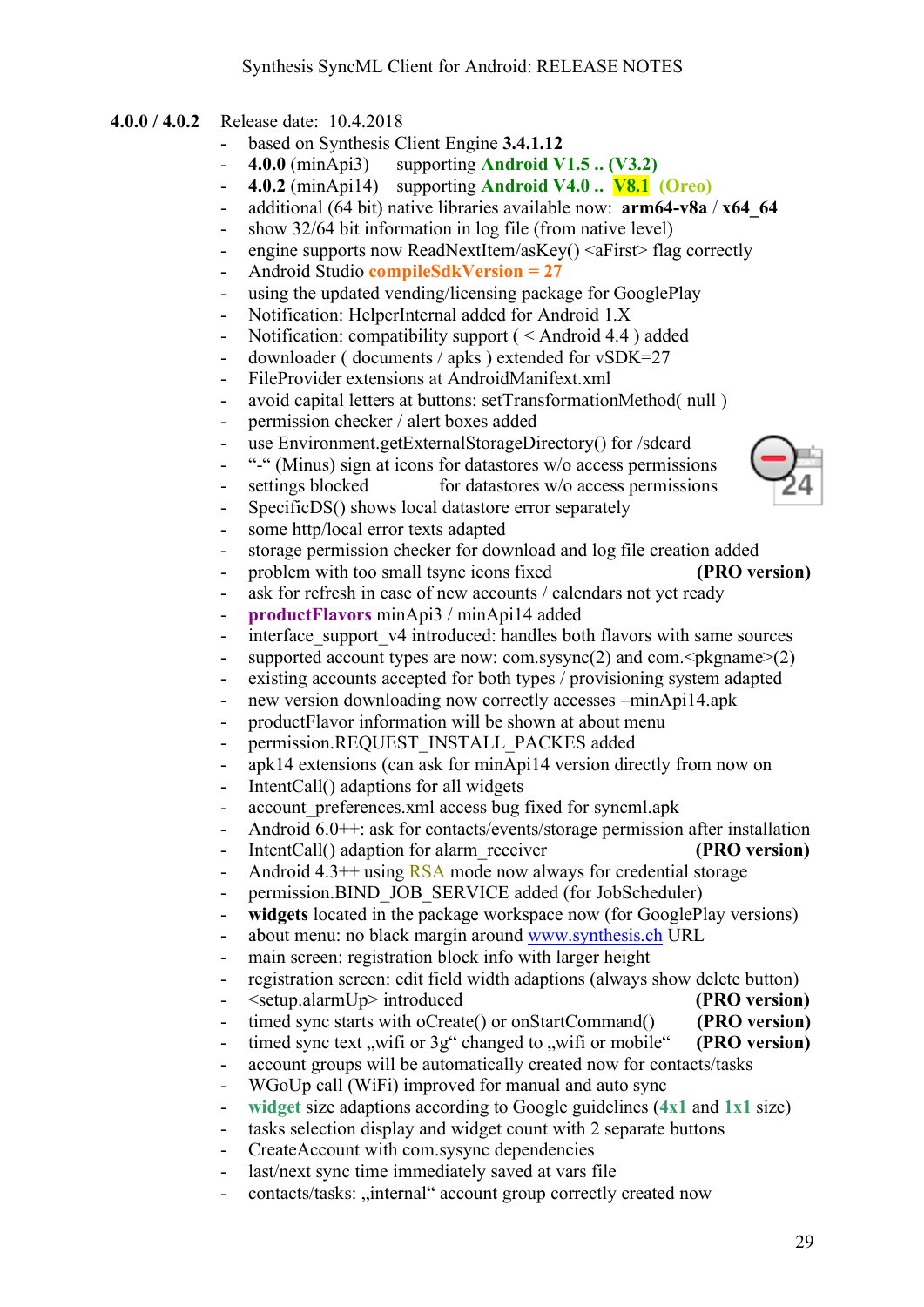- LOCERR\_NO\_ITEMS for all datastores introduced
- Pocket Informant: "completed" handled correctly now
- Alex Baker's Tasks: reactivated and adapted for the latest Tasks version
- Internal Tasks: 0 /100 percent => NEEDS ACTION / COMPLETED
- Internal Tasks: button display enhancements
- log flags: "b" for showing battery percentage info

#### **4.1.0 / 4.1.2** Release date: 27.9.2018

- based on Synthesis Client Engine **3.4.1.14**
- **4.1.0** (minApi3) supporting **Android V1.5 .. (V3.2)**
	- **4.1.2** (minApi14) supporting **Android V4.0 .. V9.0 (Pie)**
- <no title> adaption for notes\_other lists **(PRO version)**
- sms\_receiver added for all targets (for Server Alerted Notification : SAN)
- **Pushalerter**: android.permission.RECEIVE\_SMS added for all targets
- <pSync> support implemented / purple log bars for pushed syncs
- Log  $t()$  will be connected right at the beginning now
- **Pushalerter** phone filter settings added at the server's settings menu
- **Pushalerter** phone filter only visible if SMS permission is given to the app
- hidden.CONF added (for external config file support)
- check <later> for alarm\_receiver fallthrough **(PRO version)**
- downloaded apk file will be deleted after installation
- syncml.apk icon slightly adapted (2 red bars added)
- SAN integration for syncing specific datastores only / digestOK check
- text width adaption for last/next sync time
- PushMatch filter for sms (**Pushalerter** SMS are no longer within sync set)
- **ObserverSync** system added (for con, cal, tsk, sms, notes)
- **ObserverSync** register depending on STD / PRO
- **ObserverSync** with ds classes (supporting older Android versions)
- blinking mode extended for **Pushalerter** and **ObserverSync**
- **Pushalerter**: multiple nonce support / <keep\_nonces> adaptions
- **ObserverSync** can be enabled/disabled at the server settings menu now
- contacts: intPhoneBook will be assigned only once (avoid observer sync)
- semaphore introduced for SDK\_rw
- display last/next sync can be enabled/disabled at the server settings menu
- **ObserverSync** small icons introduced
- hidden :TLOG / :MLOG added (for STD log)
- log display: tsync icon is smaller now **(PRO version)**
- tasks / notes widget will not disappear when app stops **(PRO version)**
- restricted calendar sync mode prepared ( :ESDO )
- **ObserverSync**: unregister / register to other tasks / notes datastores
- **ObserverSync**: VV\_Icon adaption for log menu
- **ObserverSync**: preparation icon introduced
- <during> support
- **Pushalerter**: PSync() will be converted to TSync(), if it is time for it
- **Pushalerter**: PushMatch supports multi phone numbers
- 205dip adaptions for settings menu (server settings and timed sync)
- Pushalerter: avoid concurrency crashes
- adaptions for correct (multiple) widget updates / avoid update series
- lPath S.LPA extions for full support of :ADBF :ADBN :ADBB



- 
- 
- 
-